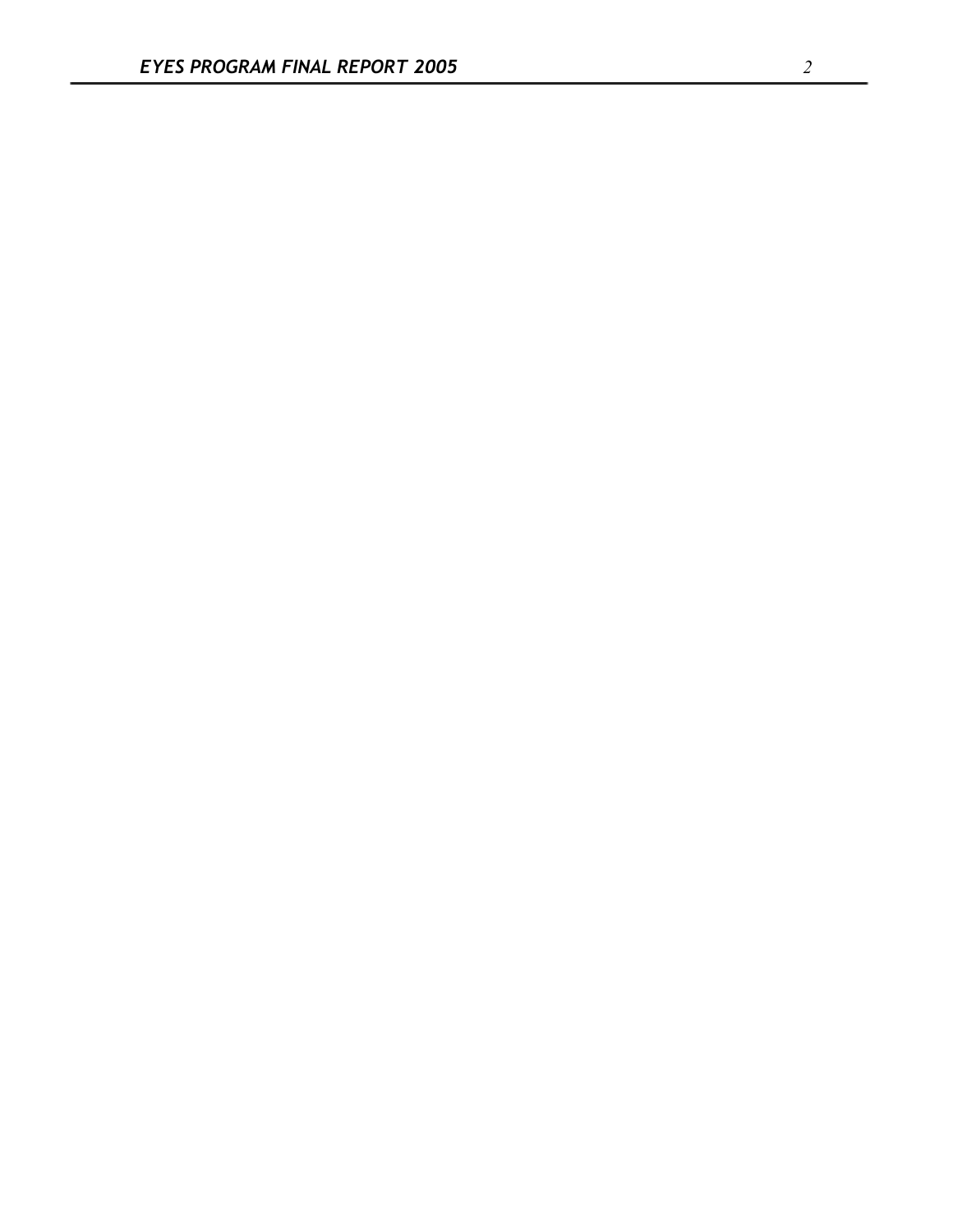|  |  | <b>Table of Contents</b> |
|--|--|--------------------------|
|  |  |                          |

*Table of Contents*

| Acknowledgements         |  |  |
|--------------------------|--|--|
| Director's Message       |  |  |
| <b>Executive Summary</b> |  |  |

*Detailed Report*

|     | 6                               |   |
|-----|---------------------------------|---|
| 1.  | <b>Organizational Profile</b>   |   |
| 1.1 | <b>Camp History</b>             | 6 |
| 1.2 | Philosophy and Mission          | 6 |
| 1.3 | <b>Organizational Structure</b> | 7 |

*1*

*2*

*4*

*5*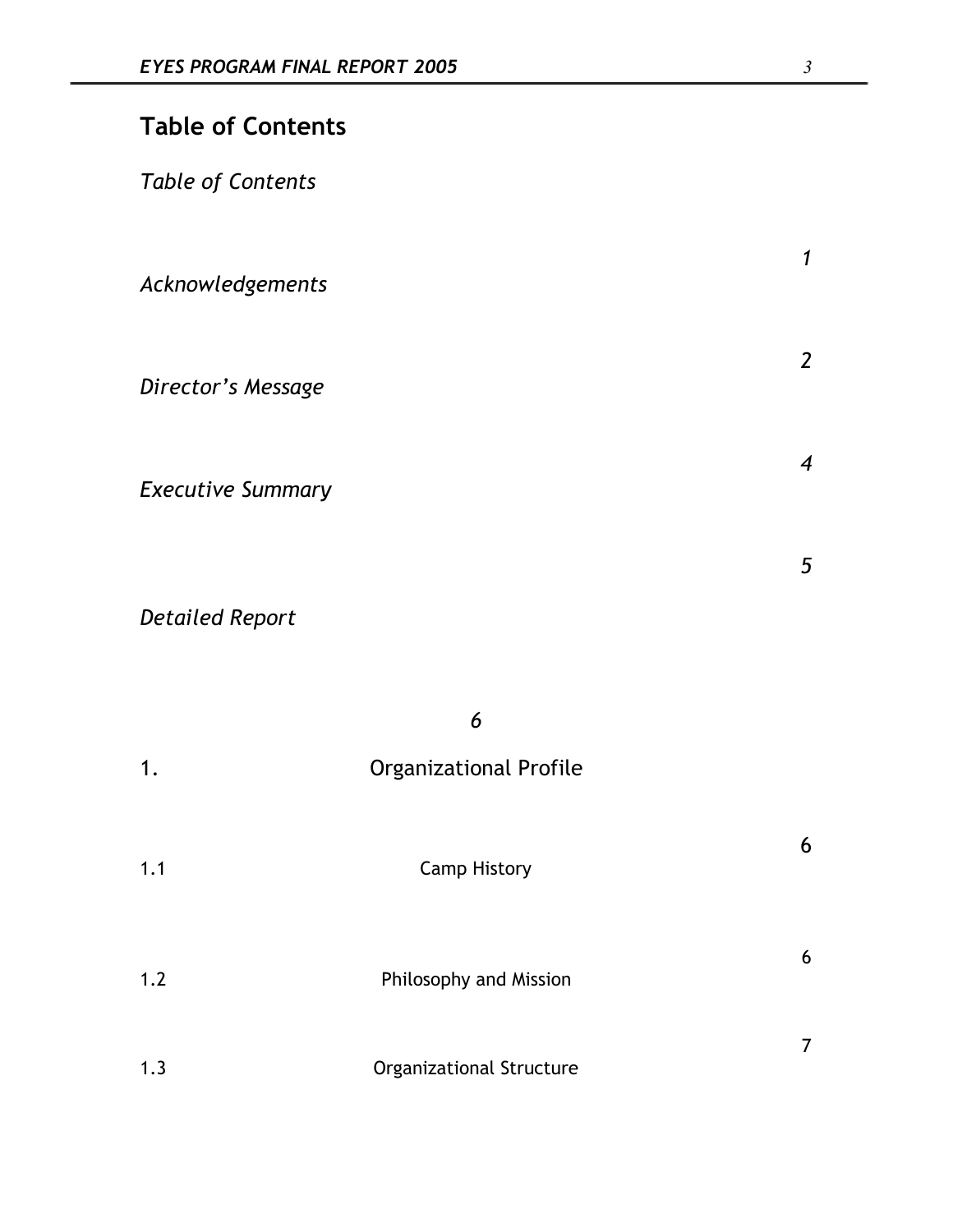|     |                                                      |   | $\overline{7}$  |
|-----|------------------------------------------------------|---|-----------------|
| 2.  | <b>Programming Details</b>                           |   |                 |
| 2.1 | School Workshops                                     |   | $\overline{7}$  |
| 2.2 | Recommendations for the Workshop Program<br>Day Camp | 8 | $\overline{7}$  |
| 2.3 | Overnight Camp                                       |   | 10 <sup>°</sup> |
| 2.4 | 10<br>Special Programs                               |   |                 |
| 2.5 | 10<br><b>Community Events</b>                        |   |                 |
| 3.  | <b>Financial Details</b>                             |   |                 |
|     | 11                                                   |   |                 |
| 4.  | Functional & Operational Details                     |   |                 |
| 4.1 | Actua Membership                                     |   | 14              |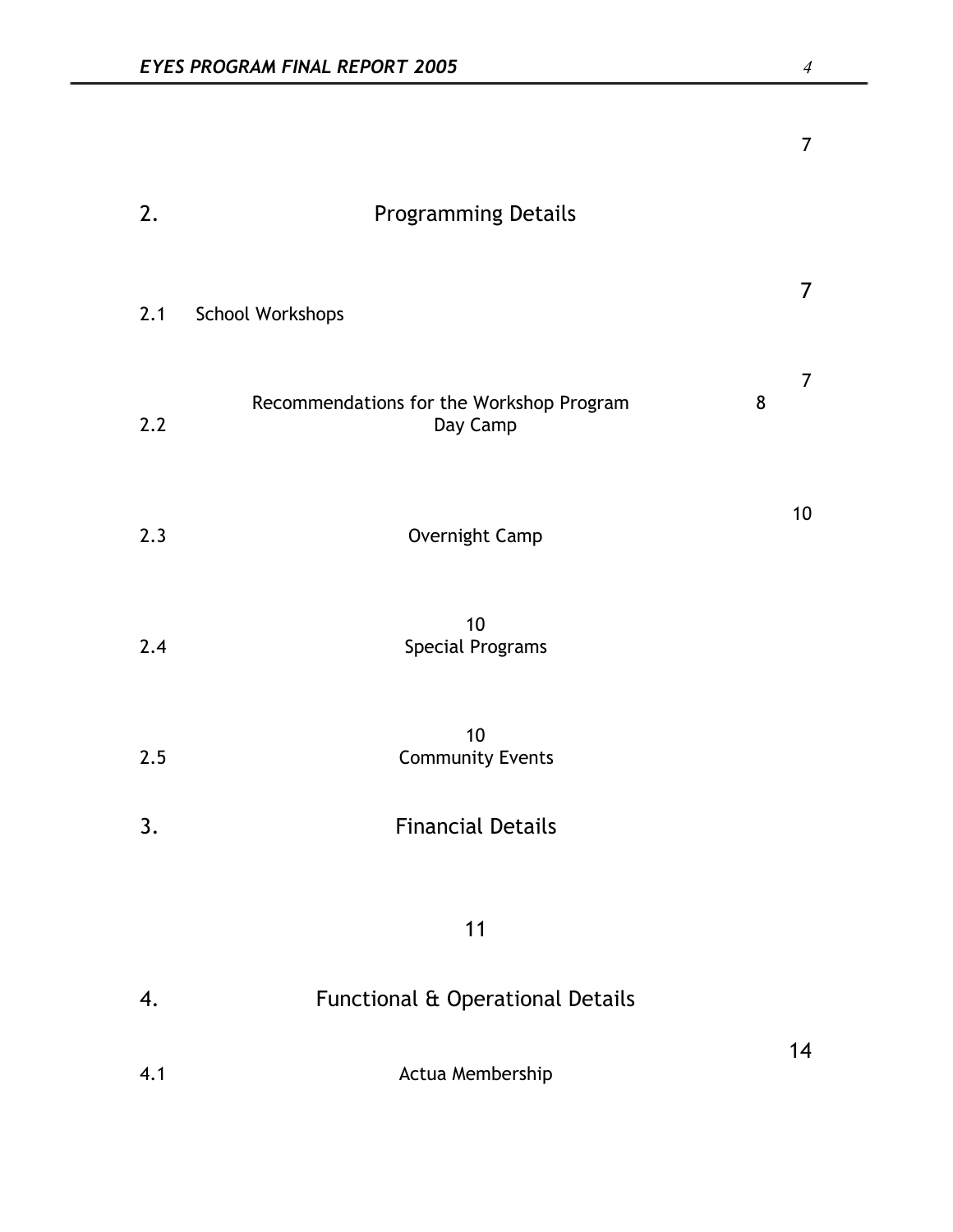| 4.2 | 14<br>Marketing and Promotion                      |                 |
|-----|----------------------------------------------------|-----------------|
| 4.3 | Registration and Scheduling                        | 15 <sub>1</sub> |
| 4.3 | 15<br>Sponsorship                                  |                 |
| 4.4 | Physical Resources, Equipment and Facilities<br>16 | 15 <sub>1</sub> |
| 5.  | <b>Conclusion and Recommendations</b>              | 16              |

# **Acknowledgements**

EYES would like to thank the following supporters for contributing to the vision of EYES. Your continued support has allowed for the growth that has made EYES the successful program that it is today.

# **Local Sponsors**

## **Gold Sponsors**

Nexen Regina Research Park Saskferco Regina Public Schools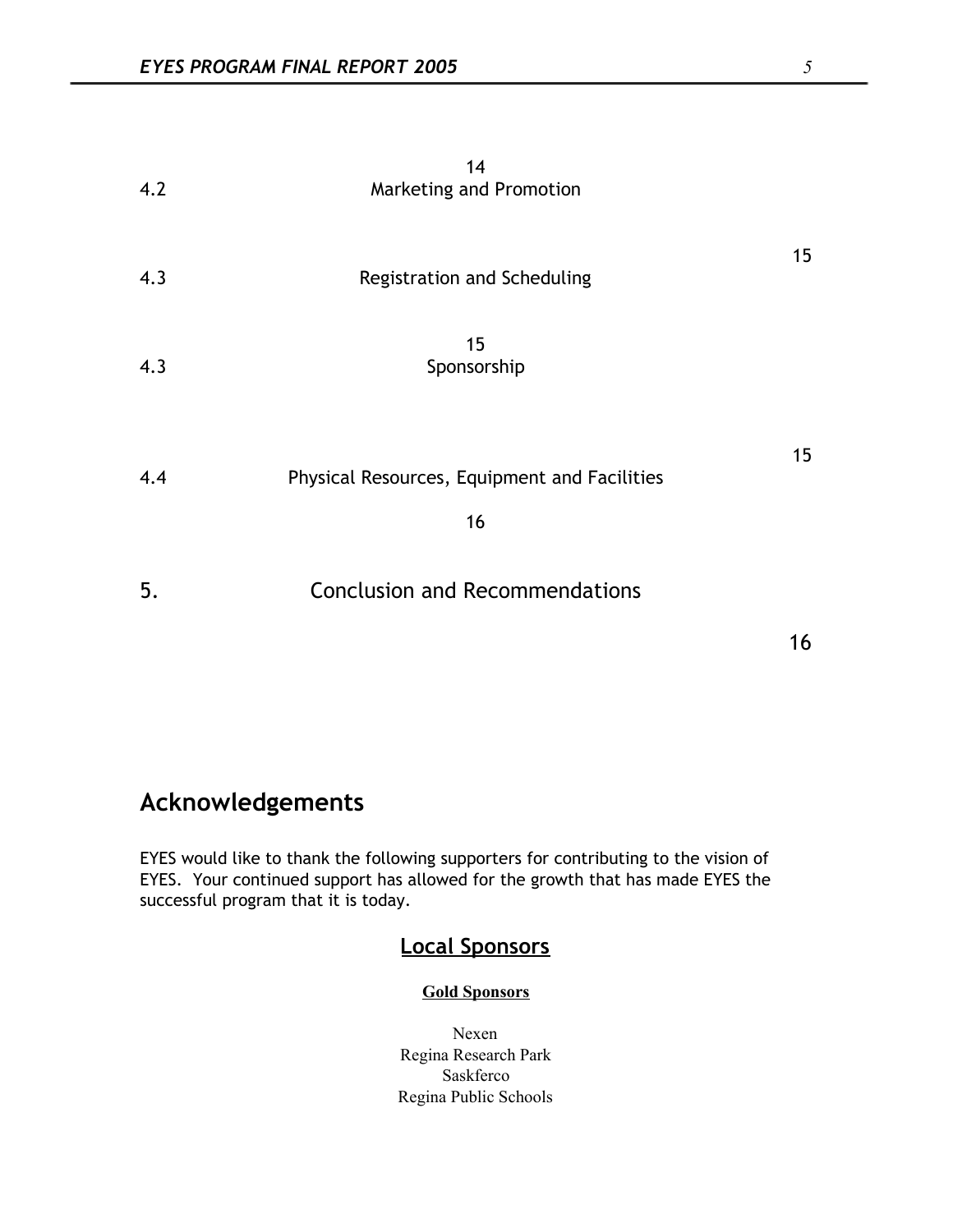## **Silver Sponsors**

SaskPower SaskEnergy SaskTel Enbridge

## **Bronze**

Regina Engineering Society APEGS University of Regina – Faculty of Education Labatt Brewing Company Coop Refineries

## **In-Kind Donations**

Home Depot University of Regina Department of Chemistry and Biochemistry University of Regina Department of Biology Pharmasave (Humboldt) Sarcan Bottling Deposits Pratts Wholesale

## **Actua National Funders**

**NSERC** RBC Financial Group L'Oréal Canada Canadian Engineering Memorial Foundation Merck Frosst Canada

## **Special Thanks**

## **EYES would like to extend special thanks to those whose time and dedication ensured another successful summer.**

Dr. M. Iwaniw, Engineering Co-op Coordinator and EYES Engineering Faculty Advisor Dr. Warren Wessel, EYES Education Faculty Advisor Shay-Anne Shaddock, EYES Board of Directors Cindy Gillis, EYES Board of Directors Connie Stajniak, EYES Board of Directors Paula Toth, EYES Board of Directors Dick Graham, EYES Engineering/Parent Advisor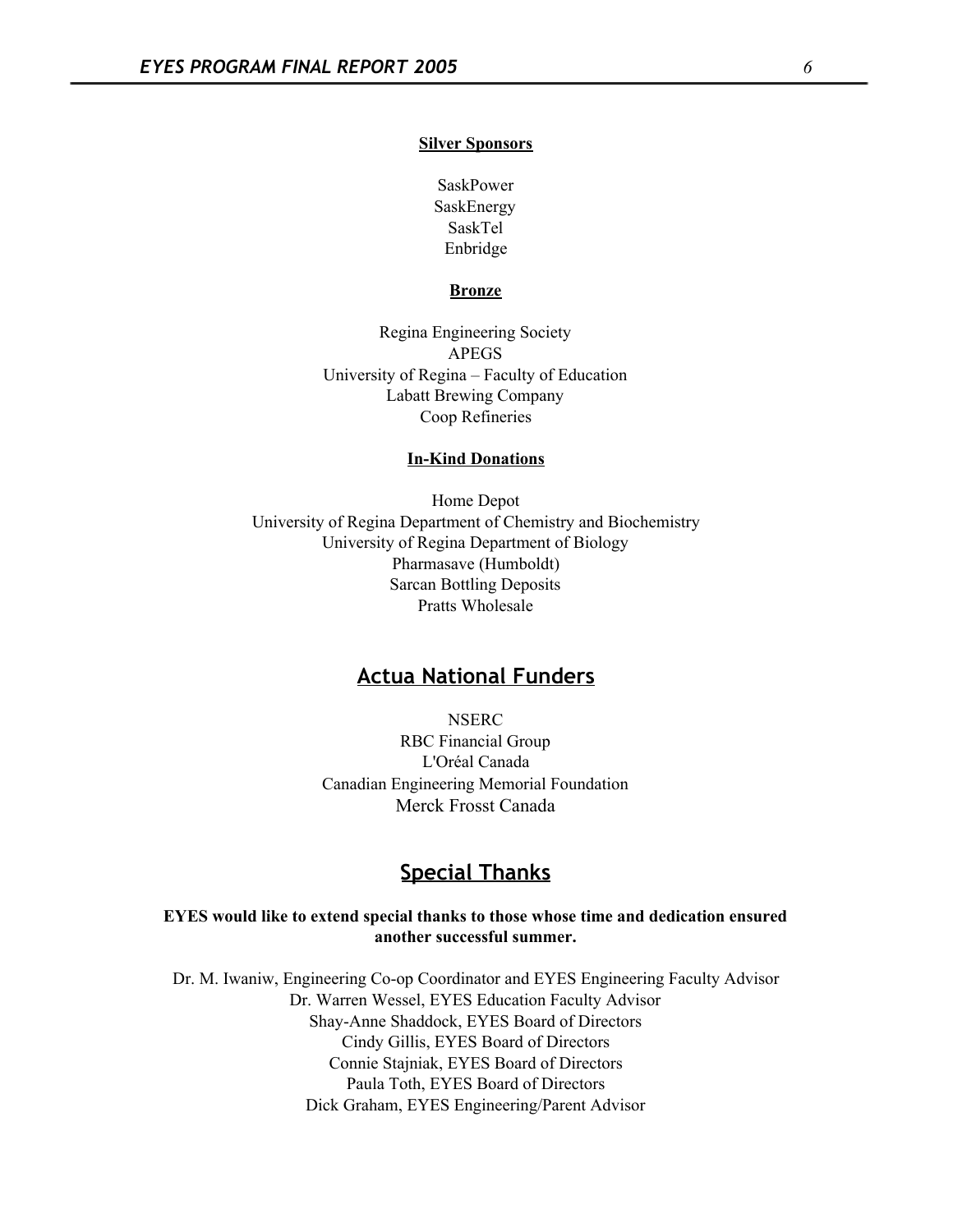Jill, Christine, Melody, Cindy, Layla, and the rest of the staff in the Engineering Office Lisa Graf and everyone at Financial Services Henry Yee, Chemistry Lab Instructor Christopher Yost – Biology Professor Rod Zimmer – SilverScreen Winston Knoll Collegiate Janitorial Staff Todd and Jerod, Science Center and Kramer Imax Theatre Dave Garrison and Shannon Hunt, YES Mag

## **Junior Instructors**

Sonia, Gavin, Kirk, Alex and Addison

## **Actua Staff**

Jennifer Flanagan, CEO Virginia Hall, Director of Special Programs Sharina Dodsworth, Member Services Coordinator Jill DeYoung, Administrative Assistant/Executive Assistant to the CEO

#### **Host Institution**

University of Regina

**The 2005 EYES Staff deserves all of the recognition for the success of this year's program. Thank you all for your hard work and determination!**

**Assistant Director – Derek Frostad**

**Instructors – Shannon Barber, Jessica Mortley, Tyler Pokoyoway, Ian Rivett, Jacqueline Saxby, Judson Trenholm, Jen Wilcock**

## **Director's Message**

It has been a great summer. I have enjoyed being the director of a program that I have the utmost respect for. I have gained immense experience through the last three year at EYES, which will be extremely valuable to my future endeavors.

I began working for EYES in the summer of 2003 as an instructor. Boy am I glad I asked my neighbor about camps in the city. Otherwise, I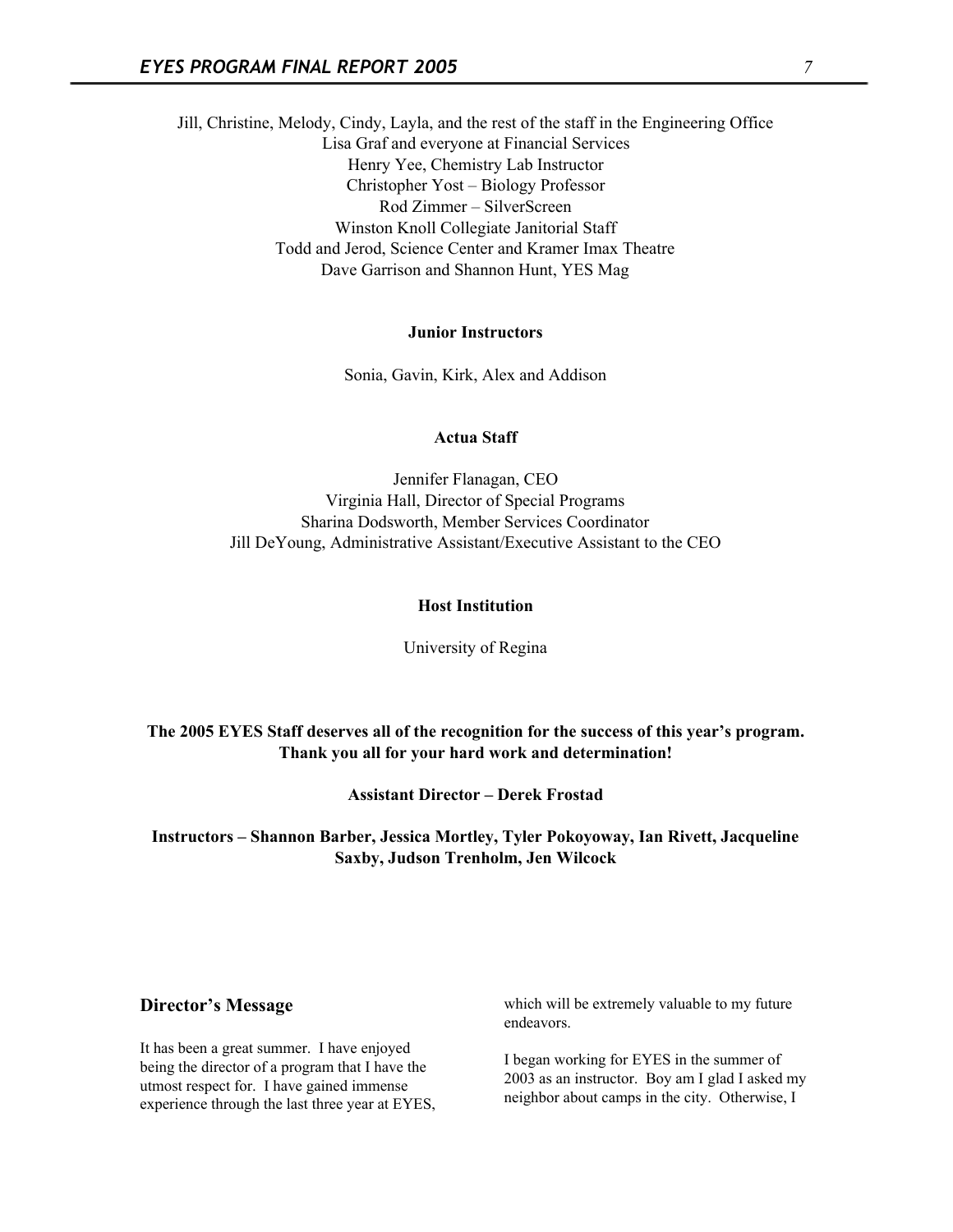never would have heard of EYES. I returned the following summer because of the wonderful experience I had in my first year. Coming into my third summer with only having the experience of being an instructor, I knew I had a lot to learn as a director. However, I had a wonderful support system and an amazing assistant director that helped me so much.

There were many hurdles involved in this year's camp operation, such has relocating to Winston Knoll Collegiate. At first this seemed like a huge problem, but the facility worked out perfectly for camp. Granted, there were struggles with the move. Our camp numbers were slightly lower then last year and it took a while to work out the communication bug between the office and staff.

Despite these problems, we tried to improve on more specific aspects of camp. This year we wanted to try and start an initiative that EYES has never seen. In the past we have been trying to work on aboriginal outreach. This year we didn't change our focus, but tried something completely different. This year, we decided to implement an all girls initiative under the Actua National Girls Program. The response that we got from parent and campers was incredible and I truly believe that we build a strong foundation for it future growth.

We had outstanding support from local sponsors this year. Many of our sponsors were indeed current EYES sponsors and were committed to the program. For instance, during our girls program we had female mentors from SaskTel and Regina Research Park take time out of their busy schedule to visit the girls at camp. We also had our partners at SaskEnergy invite us out to join them for the North American Solar Challenge. I believe that this interaction between sponsors is key for future success with their respective companies.

What I love most about this job is that I am part of an awesome team. Teamwork goes a long way in producing success, whether it is on the baseball field, the classroom, or in the office. Over the past few years, I have been blessed to work with fantastic people and this year was no different. It is amazing what one can learn from one's staff. Their feedback and passion for the program taught me a lot and I thank them for

that. I was honored to have an awesome sidekick. My assistant director, Derek, really helped me out this year. When things seemed to be not going just right, Derek was there to ground me and get me focused. He is a born leader and I am positive that his passion and work ethic will lead him to many successes.

As the year comes to a close and one chapter of my live ends, a new one opens. I will be teaching senior science in Bassano, Alberta in the fall. I will take all of the skills, training and lessons from my years at EYES and utilize them in my career. I wish all the best for the EYES Program. We have something special in a program such as ours, and youth are extremely lucky to have these types of opportunities. Good luck and keep up the hard work.

Cameron Bernhard 2005 EYES Program Director

## **Executive Summary**

The EYES Program has been operating successfully since the start of its first day-camp program in 1995. Since this start, additional programs have been added including the workshop program and various community and special events. However, this success and the continuation of this program would not be realized without the support of our generous sponsors, with both monetary and in-kind donations.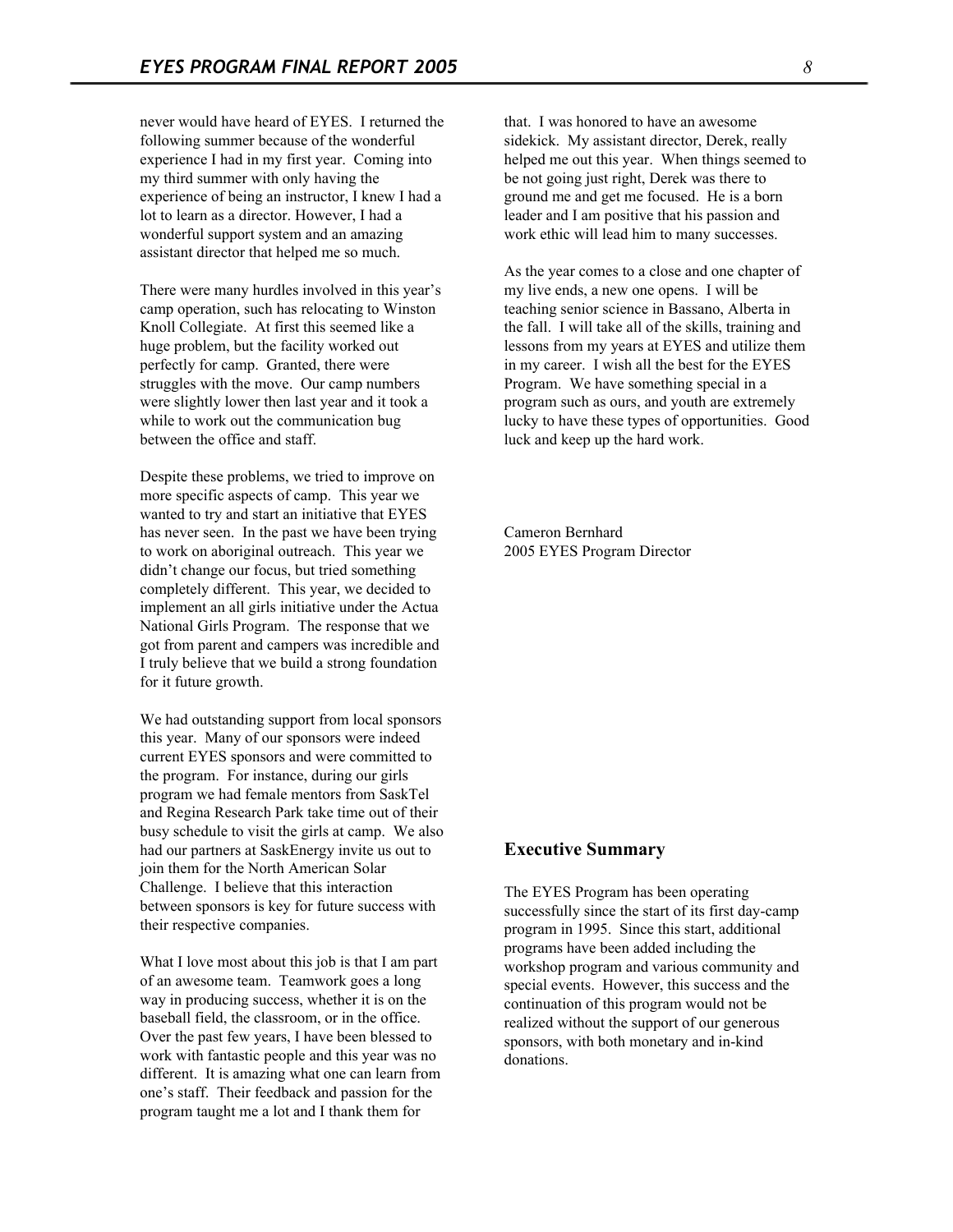## **Sponsorship**

Every year EYES relies on a number of support systems such as Actua National Funders, Local sponsors and the University of Regina in order to operate and produce a successful program.

#### **Actua**

Being a member of Actua has huge benefits for our program in the areas of funding, networking, and many other support services that Actua provides.

## **Community and Special Events**

EYES was able to take part in the APEGS Annual Meeting again this year, where we presented to elementary school teachers on topics relating to elementary science programs.

EYES also had an opportunity to get involved in the North American Solar Challenge this year which allowed the participants to learn about alternative energies and solar power. This was a wonderful program to attend because it corresponded with the climate change and One-Tonne Challenge initiatives that we were running this year.

#### **School Workshops**

Workshop preparation got under way when the assistant director was hired in February. He planned all of the workshops that were conducted this year as well as designed the workshop books and delivered them to the school divisions.

We were extremely aggressive this year in promoting our workshops and were able to increase our numbers considerably. There was once again an increase in rural workshops and this has everything to do with the promotion from the assistant director.

#### **Day Camp**

In 2005, we ran 6 weeks of day camp where we ran two alternating programs. Camp started the week of July 4-8 and ran until the week of Aug 8-12. We shortened the fifth week of camp due to the August long weekend. There was indeed a loss in revenue during the shortened week, which affected our overall camp numbers.

#### **Overnight Camp**

Unfortunately, we did not have an overnight camp this year because of the change in location. We did not have access to the College West Residence Rooms, making it very difficult to find accommodations.

# **Detailed Report**

## **1. Organizational Profile 1.1 Camp History**

**1994** The University of Regina Engineering students had a vision of holding a summer science camp for children. They saw the importance of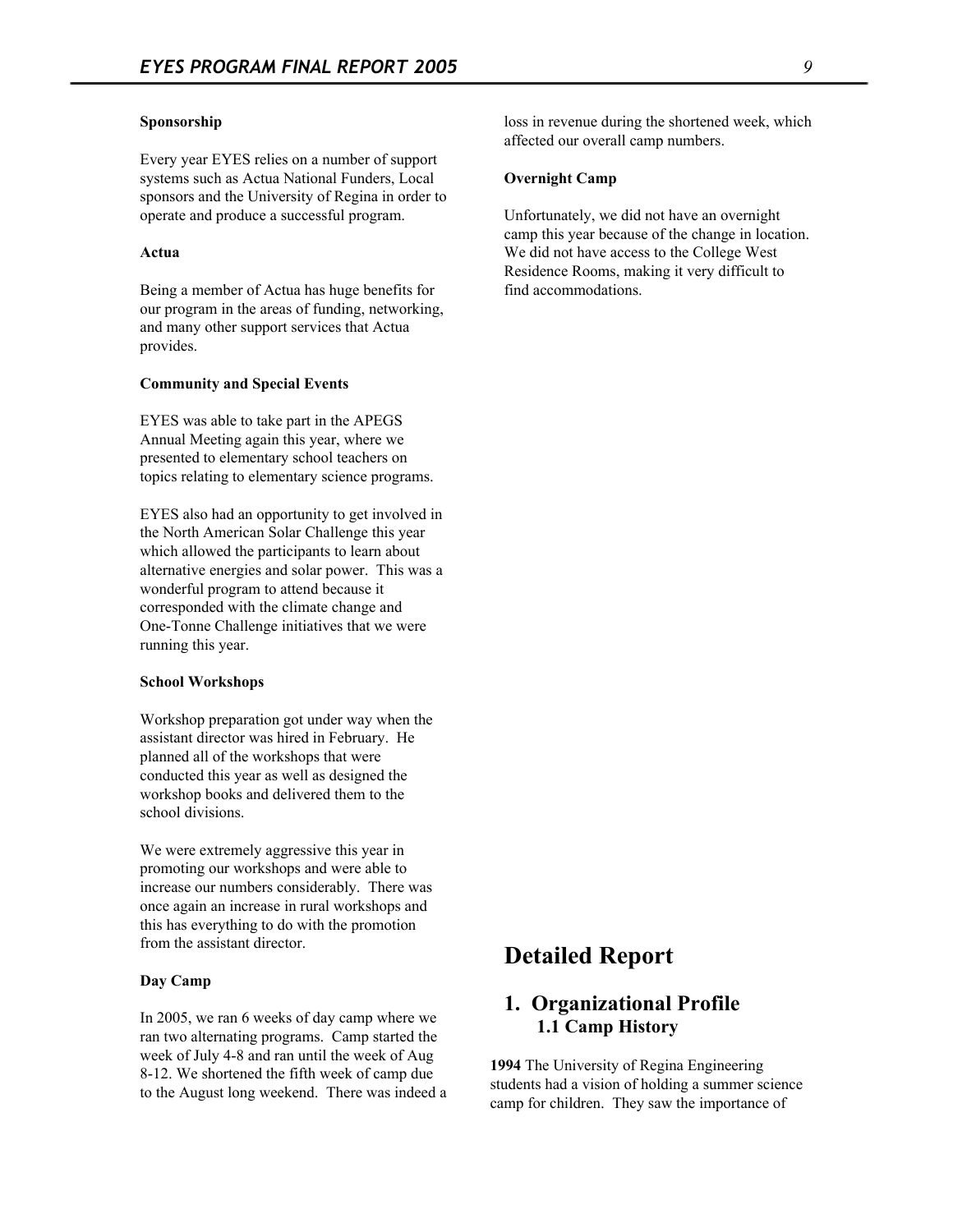sharing their future goals in the engineering and science fields with youths of their communities. We use communities as a plural because of the unique lifestyles of Saskatchewan; we are a rural province and therefore our geography is of importance. 1994 proved to be the conception to the program. The planning and ideals that were planted in 1994 formed the base for the coming years.

**1995** EYES camps were made available to youth of the community. Sixty-nine children between the ages of 9 and 13 participated in the first ever EYES Camp. Though the numbers were small, success was being claimed. The experience gained in the 1995 camp rooted us deeper in our goal to provide this invaluable experience to young people.

**1996** In January our name changed from EYES Camps to the EYES Program. This change in name was due to the expansion of EYES. Free workshops became available to elementary schools and two summer camp programs were offered. We reached over 15,000 youth, were involved with several organizations and gained the support of several faculties at the University of Regina.

**1997** We saw a significant increase in the number of people involved. This year's program reached record 26,000 children, parents, faculty, community organizations and professional and student volunteers.

**1998** This became the year to debug our program and maintain our objective, which is to teach hands-on science to children in a fun-filled, hands-on environment. We capped the number of children enrolled each week in our summer camp program believing that, with smaller groups of children, we would be able to captivated them more with our love of science and engineering.

**1999** We began later in the year and had very little time to correct any minor problems, but worked to rebuild some areas of the camp. Once things started flowing everything worked out wonderfully. Enrolment increased from the previous year, there was an increase in advertisement, and the deficit was greatly reduced.

**2000** A new board was created and the program increased its exposure to public organizations, such as Girl Guides, and rural communities. EYES became financially sound and was able to explore different program possibilities for the future. The camp grew considerably during the summer of 2000, which could be attributed to the increased exposure.

**2001** Our workshop numbers expanded greatly, and for the first time we had a waiting list for schools that wanted our workshops. Again, we are in the process of creating new partnerships within the city of Regina, such as Big Sisters, and the Open Door Society. Response to the EYES camp following the school workshops was overwhelming. The waiting list continued to grow even when camp had officially started.

**2002** The EYES Program gained exposure through new workshops requests and numerous special programs. The summer camp returned to the University of Regina. The staff concentrated on growth and continuity through participation in Actua's National Surveys for campers and parents and improvements to an existing Director's Manual.

**2003** We continued to gain more exposure through TV interview, and advertisements in the Leader Post and the Sun. Camp was relocated to Luther College for the first five weeks, and then back at the Education Building for the last week. Enrolment was down slightly for some weeks, but we expanded other weeks to make up for some of this loss.

**2004** Though campus construction continually made running the program a hassle, the camp was a huge success! Though we tried to expand our program to include some new initiatives, we instead were only able to grow our existing program to include new aspects as well as lay the groundwork for new initiatives for the years to come.

**2005** Camp was hosted at Winston Knoll Collegiate this year because of the Canada Summer Games. Due to the change in location we did lose a number of campers, however because of strong promotion of our workshop program exposure from various media, we saw an increase in first time campers. We also launched our first ever girls program, which was a huge success for EYES.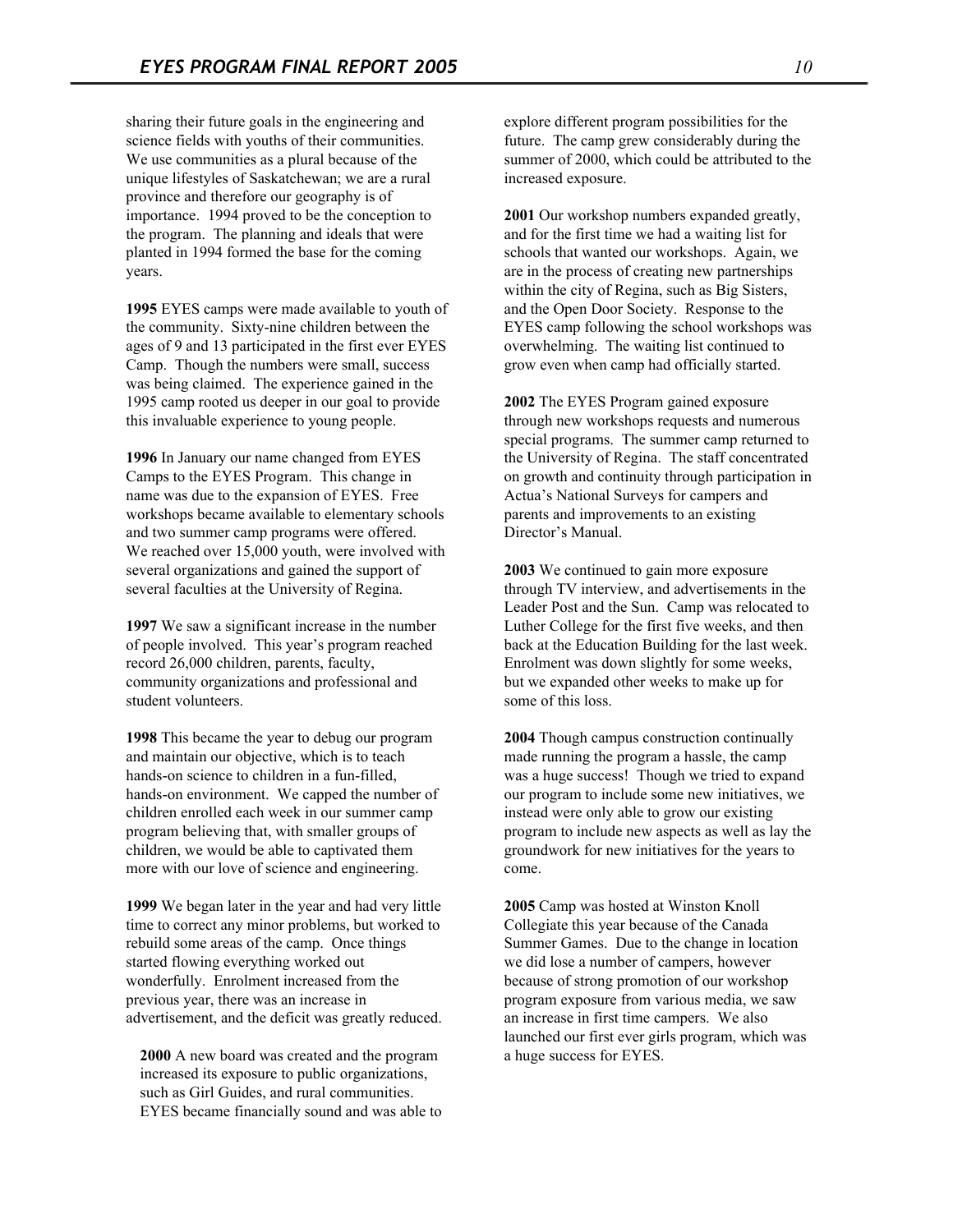## **1.2. Philosophy and Mission**

#### **Philosophy**

The EYES Program sparks enthusiasm for science and engineering in youth of the province. By establishing a foundation at a critical age, children become aware of the endless possibilities and excitement that come from working in the areas of engineering and science.

## **Mission**

The Education Youth in Engineering and Science program aims to provide children in grades four through nine a dynamic and fun-filled environment that exposes them to scientific concepts.

The EYES Program works to create a whole new experience in science and technology for kids by using a hands-on approach to target a variety of learning styles.

## **1.3. Organizational Structure**

EYES is very fortunate to have a board of directors to help guide the program through various decisions and assist in the growth and development of the program.

The EYES Board of Directors in 2005 include:

Dr. Marie Iwaniw (Faculty Advisor) Dr. Warren Wessel (Faculty Advisor) Shay-Anne Shaddock Connie Stajniak Cindy Gillis Paula Toth Mr. Dick Graham (Engineering and Parent Advisor)

The director is hired in mid-September and works part time from then until April preparing the current summer program. Tasks that the director undertakes through this time include planning school workshops, launching sponsorship campaigns, seeking out the possibilities for new initiatives, planning the logistics of the summer camp, and hiring staff for the up coming summer.

The assistant director is hired in early February, with interviews being conducted in late January. The assistant director assists the director in the above listed activities as well as in helping make plans for any new initiatives. This year the assistant director took on the role of workshop planning to allow the director to focus more on the other tasks at hand.

Instructors are hired in late March and begin work May 1. The seven Instructors conduct the school workshops, prepare and design projects for the summer camp, as well as any other projects that need to be completed for the summer camp.

# **2. Programming Details**

## **2.1. School Workshops**

EYES provides unique educational opportunities to thousands of students by presenting in-school science and engineering workshops. Our objectives for the workshops are:

- ❖ To present science and engineering in an exciting and fun manner.
- ❖ To provide positive role models to all students in the fields of science and engineering
- ❖ To promote the Faculty of Engineering and the University of Regina.
- ❖ To promote and advertise our summer program.

There were a total of six 50-minute workshops that teachers could choose from, which were suitable for grades 3-8. All of the workshops were designed with the Saskatchewan Evergreen Curriculum in mind. We did not specify certain workshops for specific grade levels, with the exception of Flubber for Grade 3, allowing teachers to select any workshop for their class.

The fee for workshops was \$1 per student per workshop. This charge is very reasonable, however it is strongly recommended to increase the fee to having a flat rate for urban workshops and a one for rural workshops.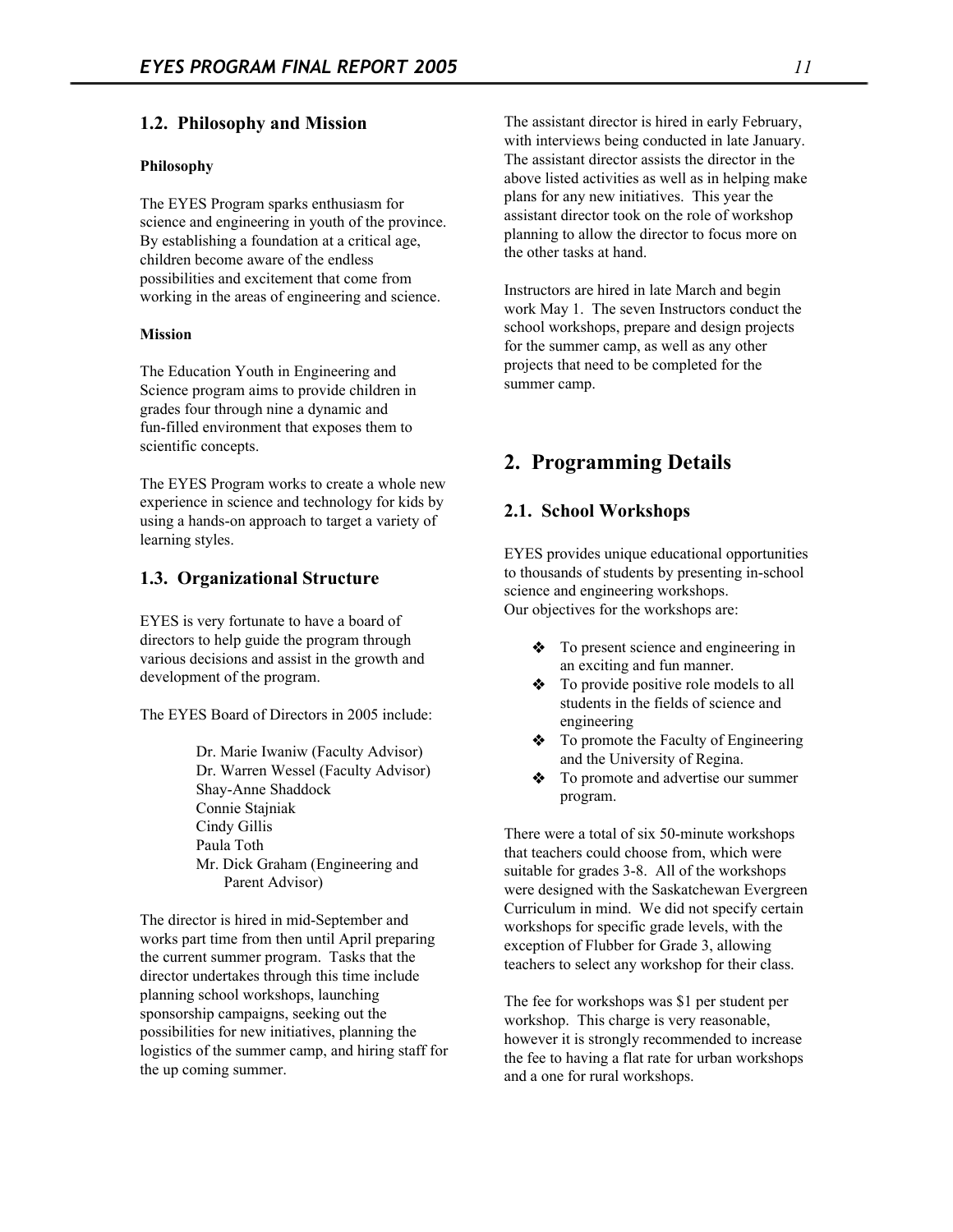The following six workshops were presented in  $2005$ <sup>-</sup>

#### **\* Flubber:**

Students create a 'slime-like' material while studying the three states of matter. This workshop was brought back this year by request from teachers and was reserved for grade three classes.

## \* **Balloon Powered Cars:**

Using various materials students were asked to be engineers and design as well as construct a vehicle which was powered by an alternative energy source—wind power. This workshop was designed for the purposes of the climate change initiative and the One-Tonne Challenge.

#### **\* Fire**

This was a demonstration-based workshop with some student participation. Audiences were investigating the properties of fire and the effects of altering these factors.

#### **\* Rube Goldberg Machines**

Students were required to use their imagination and create a machine capable of completing a simple task such as putting out a candle or placing toothpaste on a toothbrush using only the materials they were given.

## **\* DNA & Enzymes**

Students were able to extract strands of DNA from wheat germ.

## **\* The Pucker Effect**

This is another climate change-focused workshop where students dived into soil testing and contaminates found in an ecosystem.

As in the past we had seven instructors—three males and four females, who presented the workshops. We made a conscious effort to have one male and one female conduct the workshops in order to present both male and female perspectives and role models to the students.

We were extremely aggressive this year in advertising our workshops and had the workshop packages out to the schools relatively early. We extended our boundaries and in doing so attracted the attention of a number of rural schools. There also was to deadline for booking

which resulted in a large increase in mid to late June. In total this year, EYES presented 326 workshops, 169 of which were in Regina and 157 done in various rural schools. The total number of students reached was an astonishing 7381 which is approximately an increase of 2500 children. New rural communities that participated in the 2005 EYES workshops include Success, Stewart Valley, Glenavon, Vangaurd, Morse, and Grenfell. Here is a summary of the 2005 numbers compared to that of 2004:

| <b>Workshop Bookings Summary</b> |      |      |  |  |  |  |  |
|----------------------------------|------|------|--|--|--|--|--|
| 2004<br>2005                     |      |      |  |  |  |  |  |
| Urban Workshops                  | 151  | 169  |  |  |  |  |  |
| <b>Rural Workshops</b>           | 77   | 157  |  |  |  |  |  |
| <b>Total Audience</b>            | 4870 | 7381 |  |  |  |  |  |

#### **Recommendations for 2006**

By being more aggressive in promoting and advertising workshops we increased our workshops by leaps and bounds. Even though this is wonderful for the future of this program, it is important to keep your staff in mind. Since there were many more workshops, that used up a large amount of the instructors' time and left narrow windows for them to work on curriculum development. Some suggestions would be to set a limit on the number of workshops you plan on conducting, such as 300. Also leaving one day a week aside for the instructors to work on camp preparation would be extremely valuable, but you would be cutting down your workshop number down a fair bit. It has been suggested to hire an 8<sup>th</sup> instructor for only the months of May and June. This would be extremely helpful, however due to budget constraints we have been unable to pursue this option.

Another suggestion would be to restructure the workshop fees. For instance, having a base price per workshops of \$30.00 for Regina-based workshops may help compensate for some of the costs and for those that have approximately 25 students in a classroom it works to about \$1.20 per student. For the rural workshop, increase the fee slightly even higher to \$40.00 it not only would assist you in covering the cost of traveling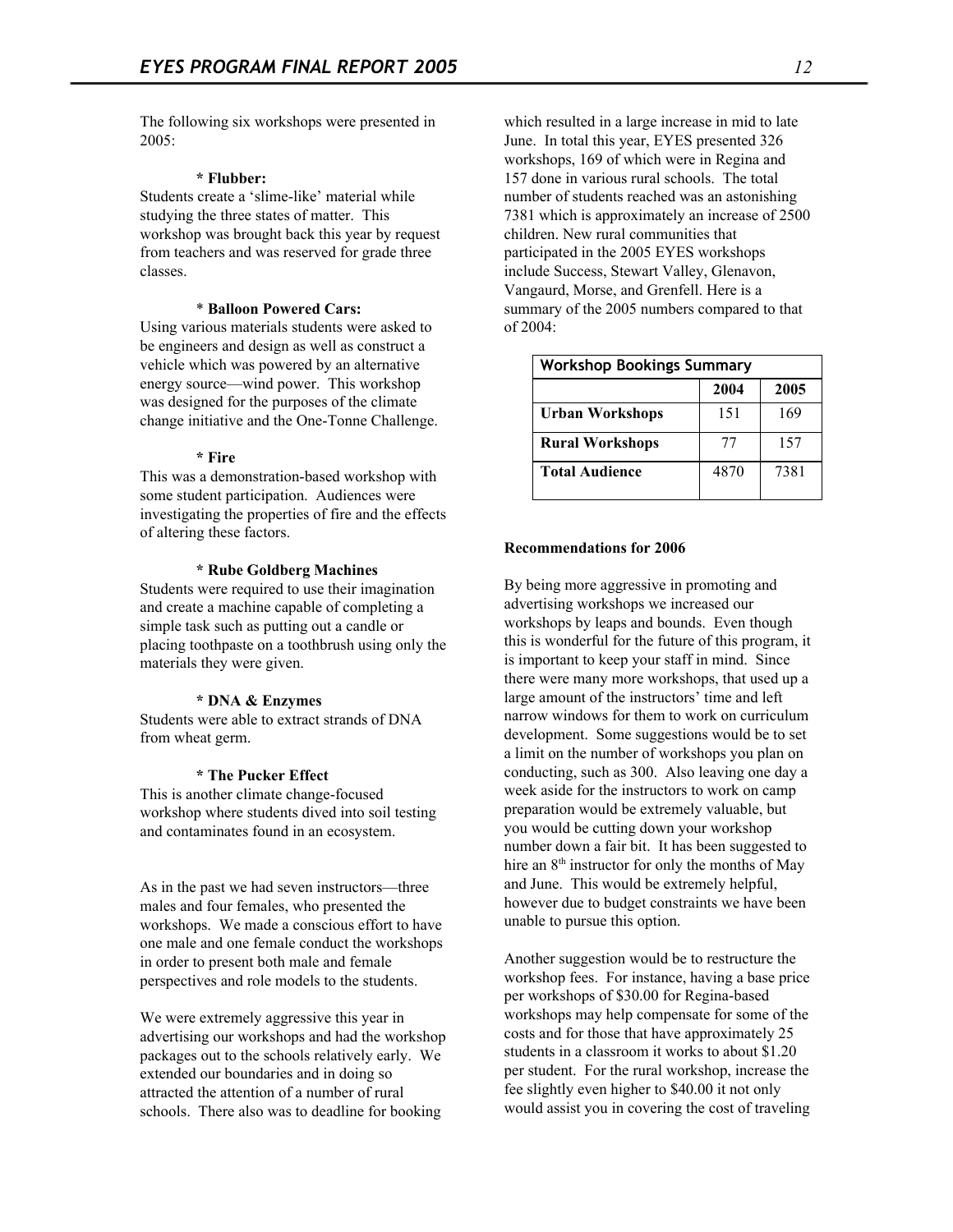but it might also encourage rural schools to put their classes together so that we visit larger audiences instead of 10-15 kids per workshop.

the sizes of the oldest groups. If this happens again, what one could do is have the assistant director take a group.

## **2.2. Day Camps**

In 2005, we ran six weeks of day camps beginning the week of July 4<sup>th</sup> and ending the week of August 8<sup>th</sup>. The weeks alternated between program A and program B, therefore a child could participate in two weeks of camp without repeating activities. The theme days were as follows:

| PROGRAM A                   | <b>PROGRAM B</b> |
|-----------------------------|------------------|
| <b>Bacteria</b> and Viruses | Air and Flight   |
| Sports Science              | Engineering      |
| The Body Machine            | Optics           |
| Climate Change and the      | Sound            |
| One-Tonne Challenge         |                  |

Throughout May and June, when the instructors were not presenting workshops, they were planning and designing various camp projects for the themes above. The staff were paired off and they were in charge of planning two theme days of their choice, which left one group of three, who were in charge of planning the remaining four themes. The instructors were also responsible for the completion of write-ups of all of their projects and activities so that a workbook could be made for each camper that attended.

To accommodate the change in location for the parents the drop-off time was moved to 8:00. Camp did get underway at our regular time of 9:00 and ended at 4:30. As before, we provided supervision until 5:30 for working parents. Every Monday we showed the campers and parents our Monday Morning Show, which was a film that the EYES staff made to introduce the instructors and rules of camp

The majority of the time we had the youngest three groups having 10 campers in each and the four older groups containing 12 campers per group. Our capacity was 74 campers per week. A few of our camp weeks had a decline in enrollment. In our final week, we extended our camp capacity to accommodate a huge demand for that week. When this occurred we increased

|                        | <b>MALE</b> | <b>FEMALE</b> | <b>TOTAL</b> | $\frac{0}{0}$<br><b>FEMALE</b> |
|------------------------|-------------|---------------|--------------|--------------------------------|
| Week                   | 29          | 8             | 37           | 22%                            |
| Week<br>2              | 46          | 26            | 72           | 36%                            |
| Week<br>3              | 22          | 20            | 42           | 48%                            |
| Week<br>$\overline{4}$ | 35          | 19            | 54           | 35%                            |
| Week<br>5              | 26          | 16            | 42           | 38%                            |
| Week<br>6              | 60          | 21            | 81           | 26%                            |
| <b>Total</b>           | 218         | 110           | 328          | 34%                            |

I truly believe that the decline in numbers for this year has everything to do with the change in location. We were only down a total of 17 campers from last year and I had the opportunity to speak with two families who send their children to camp every year and they informed me that they would not be attending this year because we were on the other side of the city. Between those two families we lost 10 campers.

We saw many new faces at camp this year being that we had 66% first time campers. This is representation of our new advertising initiatives such as placing posters in schools. Having a positive impact on a large number of first time campers will hopefully mean significant growth for EYES in the near future as they head back to their home at the university.

Again, due to the Canada Summer Games, the location for this years EYES Camp was at Winston Knoll Collegiate, which is in the north-west part of Regina. It was as though Winston Knoll was designed with us in mind. We had access to a 'College B', which housed 5 classrooms, a science lab, and a computer lab. EYES will most likely be returning to the university campus next year.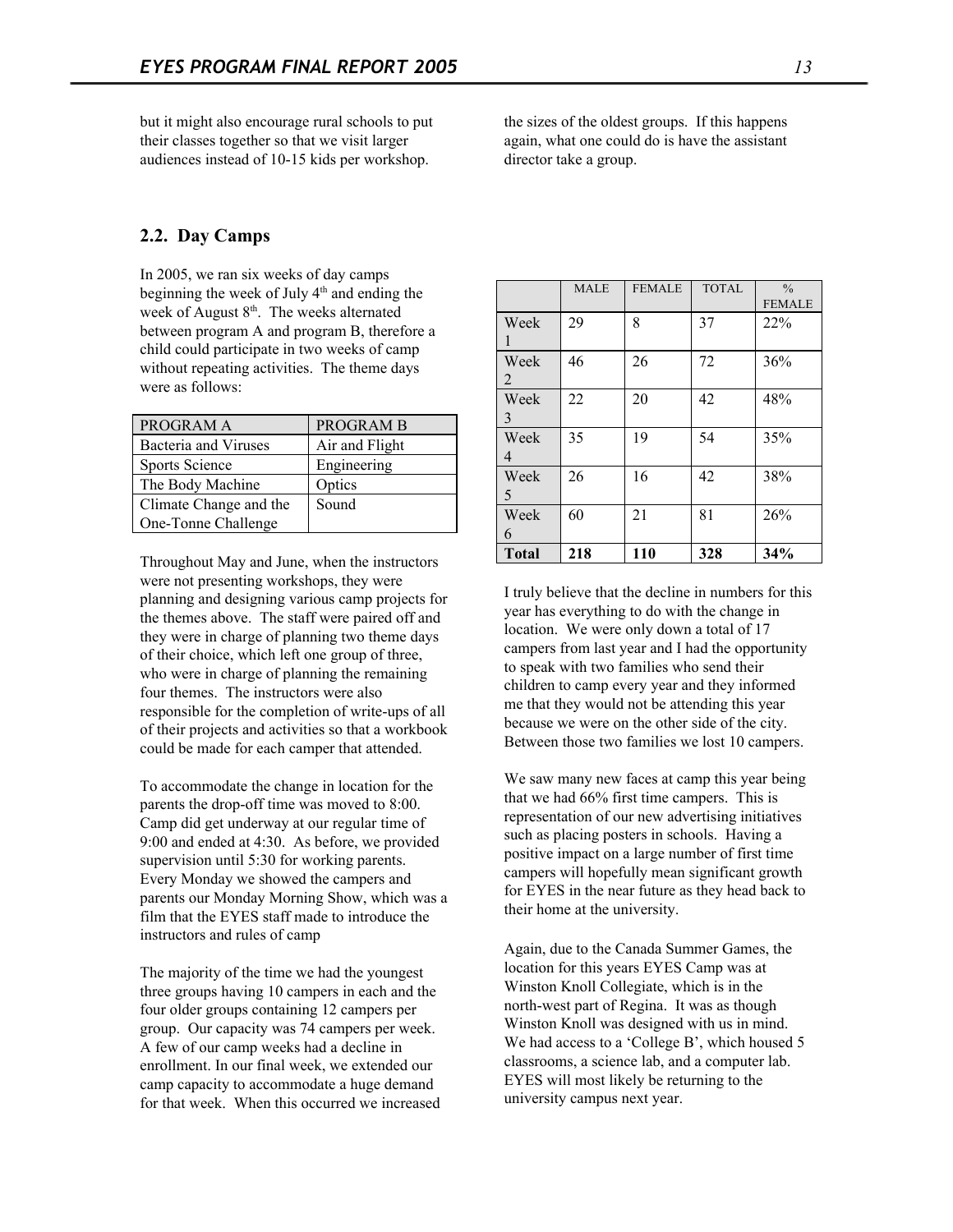New this year at camp was our girls club program. The idea for this came from trying to start new initiatives for the 2005 program. Through talking with other Actua members, we thought that it would be really fun to start an all-girls camp. We designated weeks  $3 \& 4$  as girls club weeks, which meant that any girl registered in those weeks would be placed in all girls groups lead by one of our four female instructors (unless it was designated otherwise on their registration form). The girls also received a 'Girls Club' t-shirt and had a few extra goodies in addition to what the other groups received. The all-girls groups did the same projects as the others but they had an opportunity to speak and interact with a number of fantastic mentors from Sasktel and Regina Research Park. One possible problem that arose from the girls club was a number of parents thought that it meant that either girls could not come in any other weeks but weeks 3&4 and also some thought that they could not register boys in weeks 3&4. However, in the end, by having the girls club we were able to increase our female enrolment to 34% compared to last years 28%.

On the topic of new initiatives, EYES also was involved with Actua's One-Tonne Challenge initiative, a project supported by the Government of Canada One-Tonne Challenge Program. During camp, the participants we exposed to a number of different projects and activities that not only educated them on climate change issues, but also encouraged them to act on reducing their own greenhouse gas emissions.

Campers were given a T-shirt and a project book on their first day of camp. Like last year, we did not award a second gift to 2-week campers. We continued to sell the lunch bags that were ordered last year. It was nice to have the lunch bags again this year because we were involved in Actua's One-Tonne Challenge Initiative. We also gave lunch bags away as prizes for campers, surrounding One-Tonne Challenge activities.

## **2.3. Overnight Camp**

This year we did not have an overnight camp simply because of the change in location. In previous years the ever popular overnight camp was held on campus in the College West Residence. However, since we did not have access to the university, we felt that it would be in the best interest of the camp to cancel the overnight camp for the year instead of trying to put them up in a hotel and transport them each day. We still did get a number of out of town campers as well as past overnight campers registering this year.

## 2.4. **Special Programs**

This year EYES was involved in many special programs not only within our camp but in the community of Regina as well. EYES continually tries to get involved in various community activities to help promote the importance of science and engineering to youth.

#### **APEGS Annual Meeting**

The 2005 Association of Professional Engineers and Geoscientists Annual meeting was held in Regina on May 7, 2005. Two of our board members presented at the meeting because all of the current EYES staff were attending our annual regional retreat for Actua.

Their presentation was targeted for elementary school teaching and surrounded the topics of bring interactive science and engineering activities to a classroom. The two board members demonstrated a number of training tips and actual projects from various resources that could be used effectively in the classroom

At the same meeting, another two former members of EYES headed up Kid Program in which they delivered various projects that we have done at EYES as well new activities. This is the second year that we have participated in this event and hopefully it will continue for years to come

#### **North American Solar Challenge**

We were very fortunate not only as a camp but as a city as well to have a checkpoint for the North American Solar Challenge here in Regina. The North American Solar Challenge is a race that began in Austin, Texas and consists of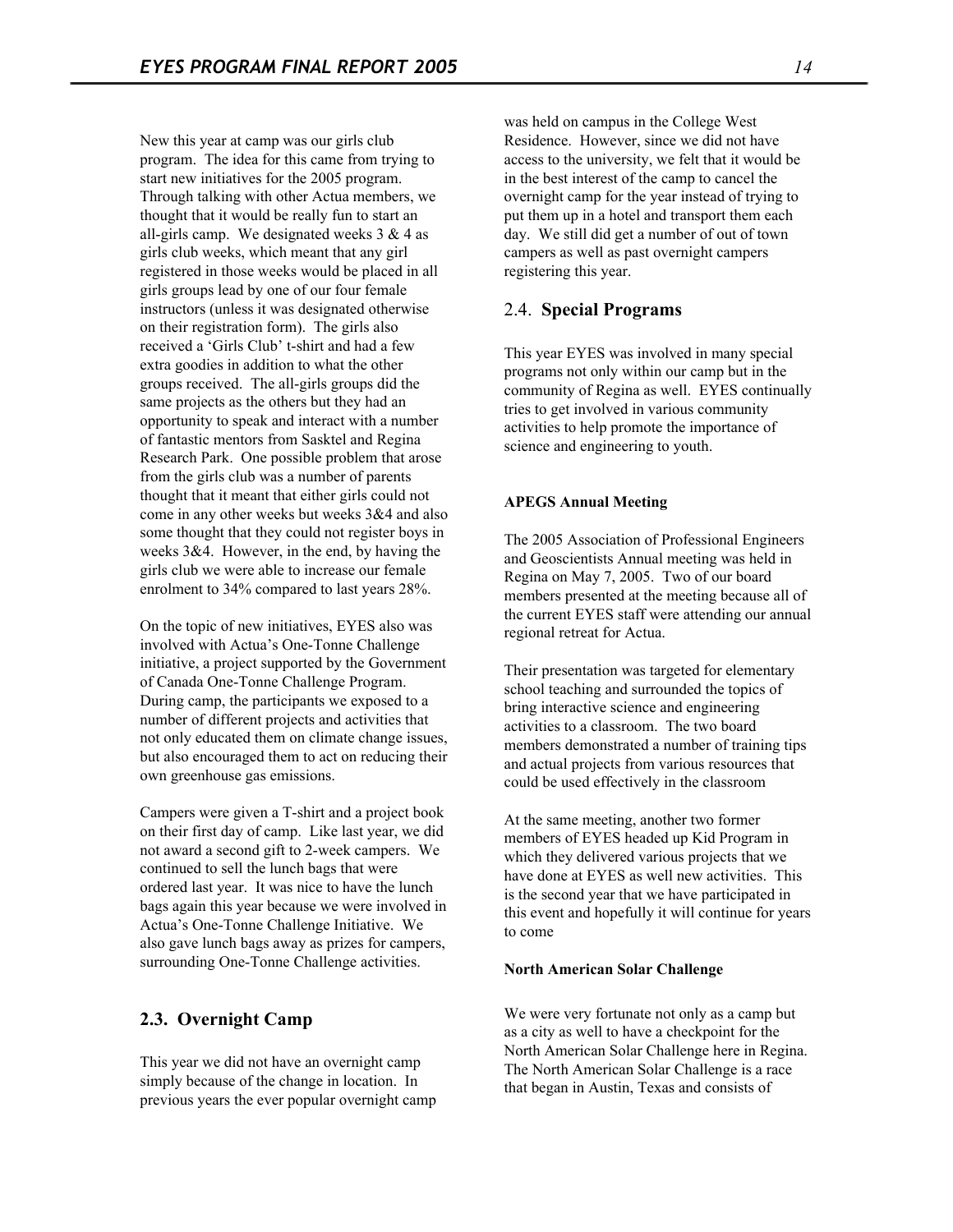various university engineering students from both American and Canadian institutions.

With help from SaskEnergy, we had an opportunity to visit the checkpoint at the University of Regina. There, the campers were able to meet the drivers and engineers who designed and built the cars. This experience fit neatly with our One-Tonne Challenge initiative.

# **3. Financial Details**

| 2005 Revenue                                   | Proposed 2005   |              | <b>Actual 2005</b>           | Proposed 2006 |           |  |
|------------------------------------------------|-----------------|--------------|------------------------------|---------------|-----------|--|
| <b>Starting Balance</b>                        |                 |              | 2,730.53<br>\$               |               |           |  |
| <b>Contingency Fund</b>                        |                 |              | \$                           |               |           |  |
|                                                |                 |              |                              |               |           |  |
| <b>REGISTRATION FEES</b>                       |                 |              |                              |               |           |  |
| Workshops                                      | \$<br>5,500.00  | $\mathbb S$  | 7,509.00                     | \$            | 6,500.00  |  |
| Day Camp                                       | \$<br>52,000.00 | \$           | 44,647.50                    | \$            | 50,000.00 |  |
| Overnight Camp                                 | \$<br>5,500.00  | \$           |                              | \$            | 5,500.00  |  |
| <b>Total Registration:</b>                     | \$<br>63,000.00 | \$           | 52,156.50                    | \$            | 62,000.00 |  |
| <b>NATIONAL SPONSORSHIP</b>                    |                 |              |                              |               |           |  |
| Industry Sponsorship                           | \$<br>18,000.00 | \$           | 14,750.00                    | \$            | 17,000.00 |  |
| Industry Bursary Sponsorship*                  | \$<br>2,000.00  | \$           | 2,000.00                     | \$            | 2,000.00  |  |
| Government Funding                             | \$<br>6,000.00  | \$           |                              | \$            | 4,000.00  |  |
| <b>Total Industry Sponsorship:</b>             | \$<br>26,000.00 | \$           | 16,750.00                    | \$            | 23,000.00 |  |
| Actua Sponsorship                              |                 |              |                              |               |           |  |
| National Bursary *                             | \$<br>1,200.00  | $\mathbb S$  | 1,600.00                     | \$            | 1,400.00  |  |
| Regional Meeting Fund                          | \$              | $\mathbb{S}$ | $\qquad \qquad \blacksquare$ | \$            |           |  |
| WM Delegate Fee                                | \$<br>350.00    | \$           |                              | \$            | 300.00    |  |
| SM Delegate Fee                                | \$<br>350.00    | \$           |                              | \$            | 300.00    |  |
| Travel for WM                                  | \$<br>300.00    | $\mathbb S$  | 680.75                       | \$            | 400.00    |  |
| Travel for SM                                  | \$<br>300.00    | \$           | 865.41                       | \$            | 400.00    |  |
| One-Tonne Challenge Fund (New<br>Initiatives)* | \$              | $\mathbb{S}$ | 1,000.00                     | \$            | 1,000.00  |  |
| National Girls Program *                       | \$              | \$           | 800.00                       | \$            | 1,000.00  |  |
| Total Actua Sponsorship:                       | \$<br>3,900.00  | \$           | 5,350.51                     | \$            | 4,800.00  |  |
| <b>Total National Sponsorship:</b>             | \$<br>29,900.00 | \$           | 22,100.51                    | \$            | 27,800.00 |  |
| <b>ABORIGINAL INITIATIVES</b>                  |                 |              |                              |               |           |  |
| <b>FSIN Summer Festival</b>                    | \$              | $\mathbb S$  | $\overline{a}$               |               |           |  |
| School Workshops                               | \$              | \$           | $\overline{\phantom{a}}$     |               |           |  |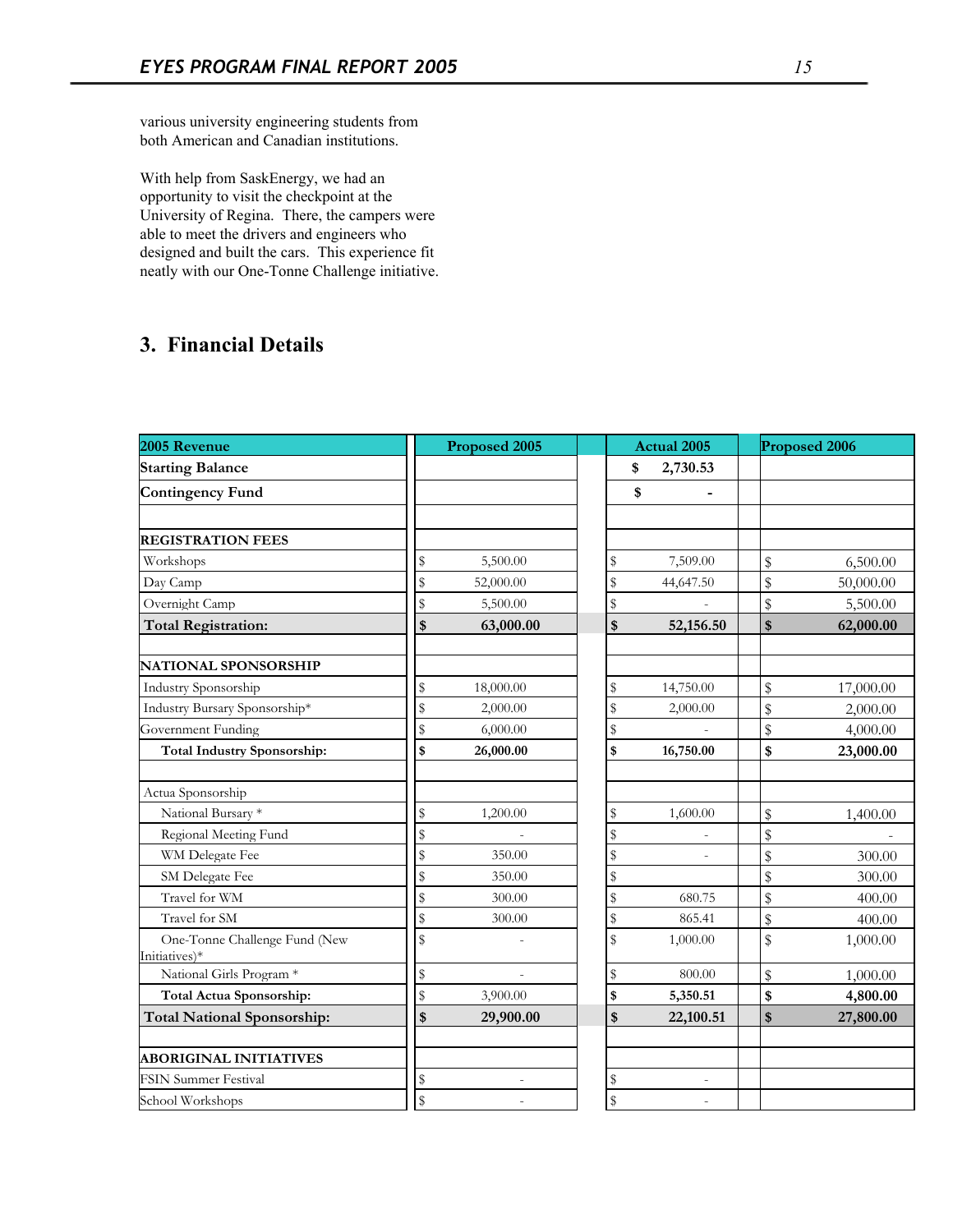| <b>Total Aboriginal Initiatives</b> | \$                       | \$ |                          |                       |
|-------------------------------------|--------------------------|----|--------------------------|-----------------------|
|                                     |                          |    |                          |                       |
| <b>SPECIAL PROGRAMS</b>             |                          |    |                          |                       |
| Children's Festival                 |                          |    | $\overline{a}$           |                       |
| Girl Guides                         | 20.00                    |    |                          |                       |
| Agribition                          |                          |    |                          |                       |
| <b>Instructor T-Shirts</b>          | $\overline{\phantom{a}}$ | \$ | $\overline{\phantom{0}}$ |                       |
| <b>HRDC</b>                         | incl. With gov spons.    |    |                          |                       |
| <b>APEGS</b>                        |                          |    | incl. With ind. Spons    | incl. With ind. Spons |
| Treaty Four Conference              |                          |    |                          |                       |
| Home School Association             |                          | ٩  |                          |                       |
| YES Mag Subscription                | 100.00                   |    |                          | \$<br>100.00          |
| Miscellaneous                       | \$                       |    | $\overline{a}$           |                       |
| <b>Total Miscellanious</b>          | \$<br>120.00             | \$ |                          | \$<br>100.00          |
| <b>TOTAL REVENUE:</b>               | \$<br>93,000.00          | \$ | 74,237.01                | \$<br>89,900.00       |

\* Funds not yet received at time of publication

The revenue was slightly lower a for a couple of reasons. First off, government funding was started late this year and we were unfortunate not to receive any funding to cover student wages. This must be started as soon as possible in the years to come.

Our registration numbers were down this year which impacted the funds coming in to camp. It was projected for the camp to be 80% full however we only reached approximately 74% capacity. Another reason why our registration fees are down is because we had 21% of campers come for 2 weeks in which they pay a reduced rate. However, our workshop number were up considerably which help out in the long run

Since we started new initiatives at camp we were able to receive approximately \$1,800.00 in Actua funding over and above the National Bursary funding.

The proposed 2005 budget takes into consideration a 77% capacity camp at a cost of \$145 for a week of camp. The loss in revenue also takes into consideration the campers that register for two weeks.

We increased our advertising this past year and we must keep it up in following year. Due to the change in location we decided to design in-school posters that were handed out to every school. We also had media exposure, which helped get our name out in the community

We did indeed lose a few of our local bronze sponsors. However we were able to receive an increase in funding from a gold sponsor as well as gain a new sponsor to assist in the cost of moving to Winston Knoll.

For 2006, if sponsorship is started very soon, there is great potential to increase funding. Just because we lost a few bronze sponsors for one year does not mean we can't go back and try them again.

| 2005 Expenses               |  | <b>Proposed 2005</b> |  | <b>Actual 2005</b>       |  | <b>Proposed 2006</b> |
|-----------------------------|--|----------------------|--|--------------------------|--|----------------------|
|                             |  |                      |  |                          |  |                      |
| <b>ADMINISTRATIVE COSTS</b> |  |                      |  |                          |  |                      |
| Telephone & Fax             |  |                      |  | $\overline{\phantom{a}}$ |  |                      |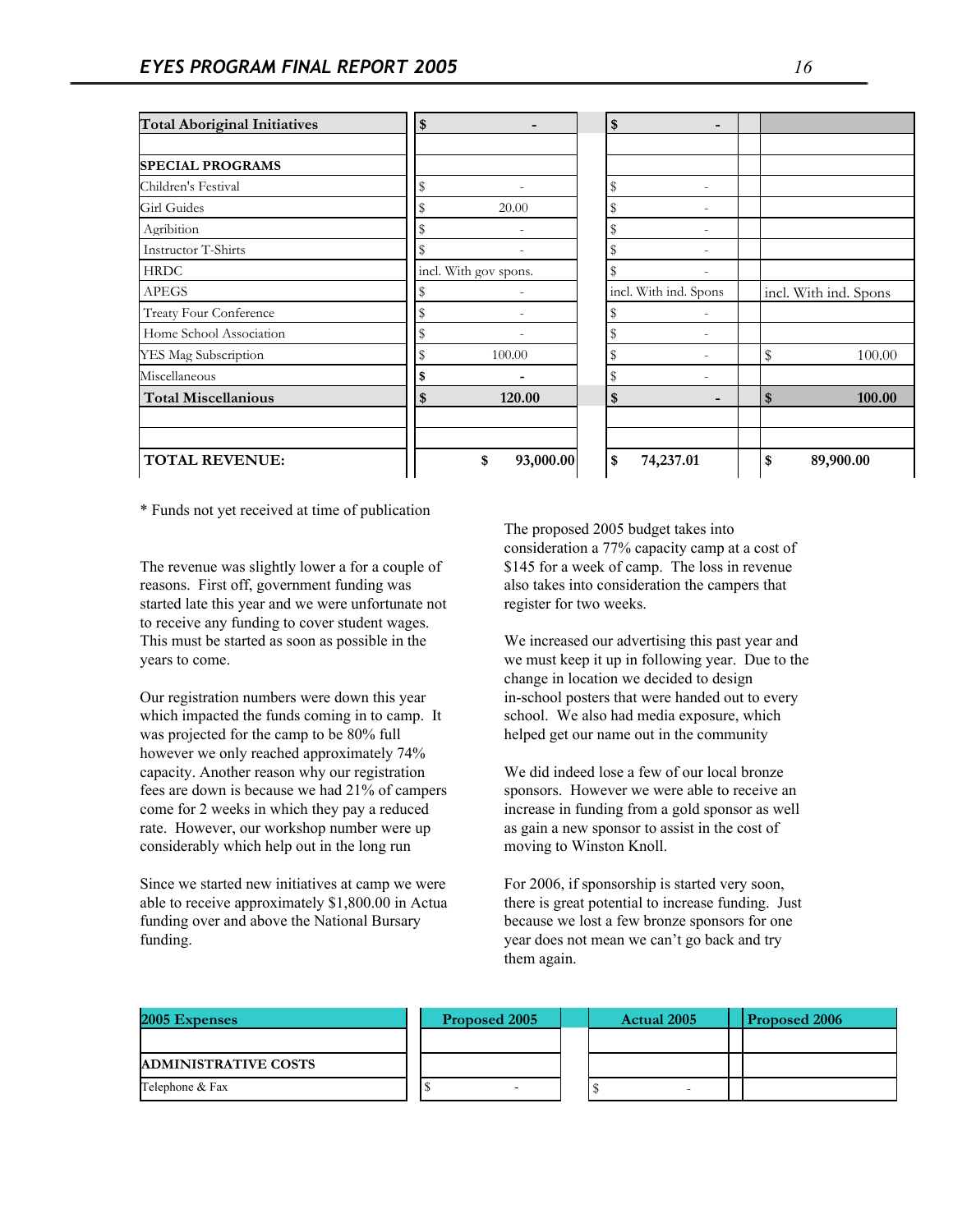| Mailing                                   | $\mathbb S$  | 600.00                   | $\mathbb S$ | 345.75         | \$                 | 550.00    |
|-------------------------------------------|--------------|--------------------------|-------------|----------------|--------------------|-----------|
| Computer & Office Supplies                | \$           | 700.00                   | \$          | 79.71          | $\mathbb S$        | 300.00    |
| Printing                                  | \$           | 2,000.00                 | \$          | 1,617.35       | \$                 | 2,000.00  |
| <b>Total Administrative Cost:</b>         | \$           | 3,300.00                 | \$          | 2,042.81       | \$                 | 2,800.00  |
|                                           |              |                          |             |                |                    |           |
| <b>ADVERTISING &amp; PROMOTION</b>        |              |                          |             |                |                    |           |
| Pamphlets & Posters                       | \$           | 50.00                    | \$          | 294.25         | \$                 | 300.00    |
| Sponsorship Packages                      | \$           | 300.00                   | \$          | 97.13          | \$                 | 200.00    |
| Advertising                               | \$           |                          | \$          |                | \$                 |           |
| <b>Total Advertising &amp; Promotion:</b> | \$           | 350.00                   | \$          | 391.38         | \$                 | 500.00    |
| <b>MATERIALS</b>                          |              |                          |             |                |                    |           |
| Girl's Club Materials                     | \$           | 50.00                    | \$          |                | \$                 | 300.00    |
| Workshop Material                         | \$           | 700.00                   | $\mathbb S$ | 443.94         | \$                 | 600.00    |
| Car/Van Rental *                          | \$           | 2,200.00                 | \$          | 2,458.54       | \$                 | 2,400.00  |
| Facility-Winston Knoll*                   |              |                          | \$          | 1,800.00       | \$                 |           |
| Camp Material                             | \$           | 2,500.00                 | \$          | 1,213.36       | $\mathbb S$        | 1,800.00  |
| Camper Shirts & Visors/Bottles            | \$           | 4,500.00                 | $\mathbb S$ | 2,715.55       | \$                 | 3,200.00  |
| <b>Friday Lunches</b>                     | $\mathbb{S}$ | 2,500.00                 | $\mathbb S$ | 1,180.96       | \$                 | 2,500.00  |
| Camper Awards & Prizes                    | \$           | 100.00                   | $\mathbb S$ |                | $\mathbb S$        | 100.00    |
| Miscellaneous                             | \$           | $\overline{\phantom{a}}$ | \$          |                | $\mathbb S$        |           |
| <b>Total Materials</b>                    | \$           | 12,550.00                | \$          | 8,012.87       | \$                 | 10,900.00 |
|                                           |              |                          |             |                |                    |           |
| <b>OVERNIGHT CAMP</b>                     |              |                          |             |                |                    |           |
| Activities                                | \$           | 300.00                   | \$          | $\overline{a}$ | \$                 | 300.00    |
| Accommodations                            | \$           | 1,200.00                 | \$          |                | $\mathbf{\hat{S}}$ | 1,200.00  |
| Meal Plan                                 | \$           | 1,200.00                 | \$          |                | $\mathbb S$        | 1,200.00  |
| Transportation                            | \$           | 150.00                   | $\mathbb S$ |                | ${\mathbb S}$      | 150.00    |
| <b>Total Overnight Camp</b>               | \$           | 2,850.00                 | \$          |                | \$                 | 2,850.00  |
| <b>APPRECIATION NIGHTS</b>                |              |                          |             |                |                    |           |
| <b>Staff Appreciation</b>                 | \$           | 300.00                   | \$          | 333.53         | $\mathbb S$        | 300.00    |
| Sponsor Appreciation*                     | \$           | 200.00                   | $\mathbb S$ | 161.00         | \$                 | 200.00    |
| <b>Total Appreciation Nights</b>          | \$           | 500.00                   | \$          | 494.53         | \$                 | 500.00    |
| <b>STAFF WAGES &amp; EXPENSES</b>         |              |                          |             |                |                    |           |
| Wages                                     | \$           | 65,000.00                | \$          | 57,698.32      | \$                 | 65,000.00 |
| <b>Instructor Exchange</b>                | \$           |                          | \$          | 55.05          | \$                 | 100.00    |
| <b>Instructor Shirts</b>                  | \$           | 250.00                   | \$          |                | \$                 | 300.00    |
| Junior Counsellors                        | \$           | 2,000.00                 | \$          | 1,600.00       | \$                 | 2,000.00  |
| <b>First Aid Training</b>                 | \$           | 500.00                   | \$          | 260.00         | \$                 | 400.00    |
| <b>Total Wages</b>                        | \$           | 67,750.00                | \$          | 59,613.37      | \$                 | 67,800.00 |
|                                           |              |                          |             |                |                    |           |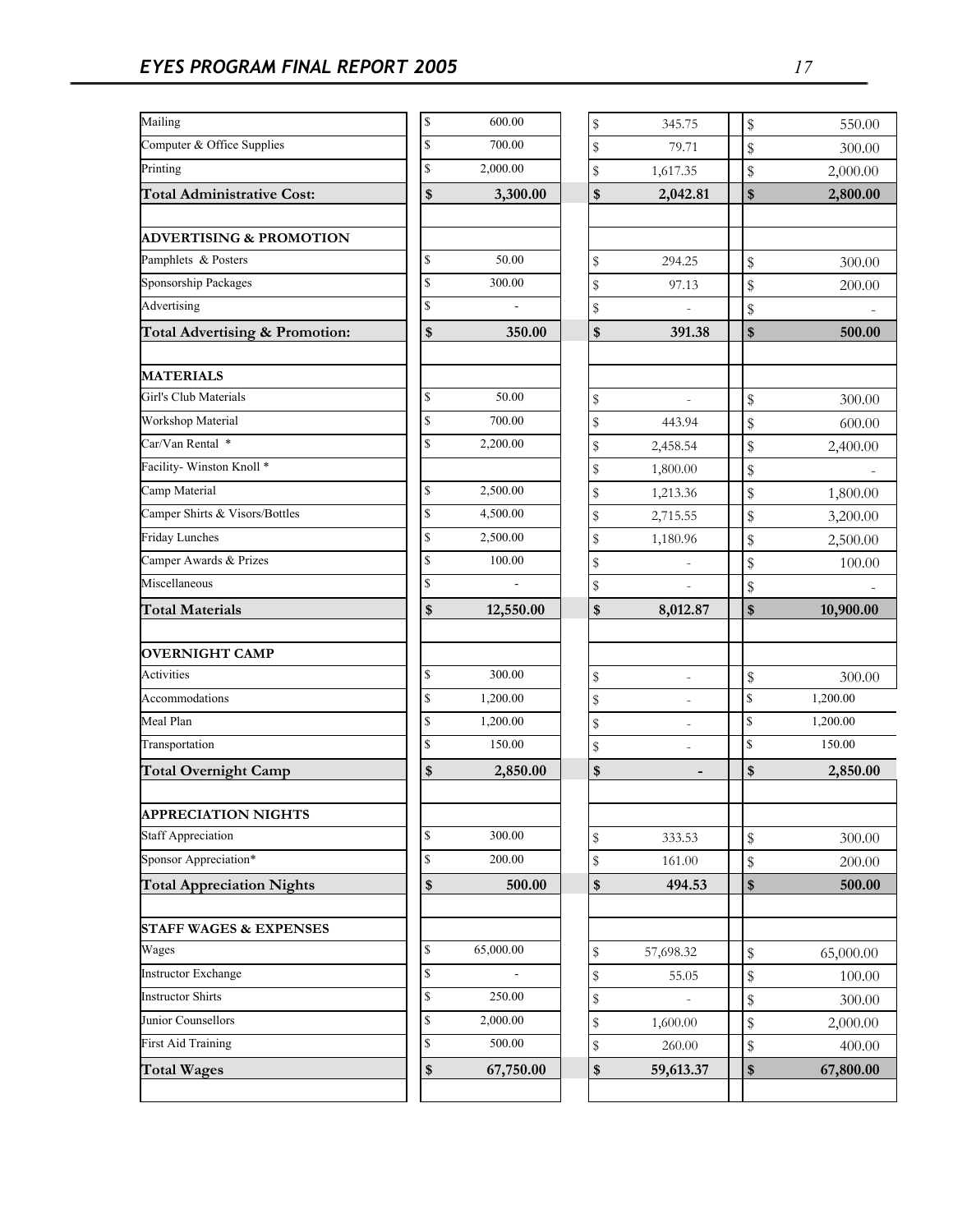| <b>ACTUA MEETINGS</b>               |                    |                          |                    |                          |                                                     |
|-------------------------------------|--------------------|--------------------------|--------------------|--------------------------|-----------------------------------------------------|
| Registration                        | $\mathbf{\hat{S}}$ | 1,700.00                 | \$                 | 1,050.00                 | \$<br>1,500.00                                      |
| Travel and Food                     | \$                 | 3,000.00                 | \$                 | 1,252.41                 | \$<br>2,000.00                                      |
| <b>Total Actua Meetings</b>         | \$                 | 4,700.00                 | \$                 | 2,3024.41                | $\sqrt[6]{\frac{1}{2}}$<br>3,500.00                 |
|                                     |                    |                          |                    |                          |                                                     |
| <b>ABORIGINAL INITIATIVES</b>       |                    |                          |                    |                          |                                                     |
| <b>FSIN Summer Festival</b>         | \$                 | $\overline{\phantom{m}}$ | \$                 | $\overline{\phantom{a}}$ | $\mathbb{S}$<br>$\overline{\phantom{a}}$            |
| School Workshops                    | \$                 |                          | \$                 |                          | $\sqrt[6]{\frac{1}{2}}$<br>$\overline{\phantom{a}}$ |
| Miscellaneous                       | \$                 | $\overline{\phantom{a}}$ | \$                 | $\overline{\phantom{a}}$ | $\sqrt[6]{\frac{1}{2}}$<br>$\overline{\phantom{a}}$ |
| <b>Total Aboriginal Initiatives</b> | \$                 |                          | \$                 |                          | \$                                                  |
| <b>SPECIAL PROGRAMS</b>             |                    |                          |                    |                          |                                                     |
| Children's Festival                 | $\mathbf S$        | L.                       | \$                 | $\overline{a}$           | $\mathbb S$                                         |
| <b>Girl Guides</b>                  | \$                 | 50.00                    | \$                 | $\overline{a}$           | $\sqrt[6]{\frac{1}{2}}$<br>$\overline{\phantom{a}}$ |
| Agribition                          | \$                 | ÷,                       | \$                 | $\overline{\phantom{a}}$ | $\sqrt[6]{\frac{1}{2}}$<br>$\overline{\phantom{a}}$ |
| <b>Science Fairs</b>                | \$                 | $\blacksquare$           | \$                 | $\overline{a}$           | $\mathbb{S}$<br>$\overline{\phantom{a}}$            |
| <b>Big Sisters</b>                  | \$                 | $\blacksquare$           | \$                 | $\overline{a}$           | $\mathbb S$                                         |
| <b>APEGS</b>                        | $\mathbf S$        |                          | \$                 |                          | \$<br>$\overline{\phantom{a}}$                      |
| Treaty Four Conference              | \$                 | $\overline{a}$           | \$                 | $\overline{\phantom{a}}$ | \$                                                  |
| Home School Association             | $\hat{\mathbf{S}}$ |                          | \$                 | $\overline{a}$           | $\sqrt[6]{\frac{1}{2}}$<br>$\overline{\phantom{a}}$ |
| <b>YES Mag Sunscriptions</b>        | \$                 | 250.00                   | \$                 |                          | $\mathbb S$                                         |
| <b>Total Special Programs Cost:</b> | \$                 | 300.00                   | \$                 |                          | $\boldsymbol{\$}$<br>٠                              |
| <b>Total Miscellaneous</b>          | \$                 | 300.00                   | \$                 | -                        | \$<br>400.00                                        |
| <b>TOTAL EXPENSES:</b>              | \$                 | 92,600.00                | $\mathbf{\hat{s}}$ | 73,907.37                | \$<br>89,250.00                                     |
| <b>BALANCE:</b>                     | \$                 | 400.00                   | $\mathbf{\hat{s}}$ | 329.64                   | 650.00<br>\$                                        |
| (Revenue-Expenses)                  |                    |                          |                    |                          |                                                     |

\*Invoices have not yet been received at date of publication

There are many contributing factors that make up this final expenditure list. First of we had to spend approximately \$1,800.00 to operate out of Winston Knoll Collegiate this year because we had to cover the overtime of the janitors since camp supervision ran until 5:30.

There was also an increase in the van cost due to the number of workshops we had. We had a number of out of town workshops, which, of course, puts miles on the van. We again had to rent a fifteen-passenger van to travel to the

regional retreat. If we did not rent a van we would have had to expect staff to drive.

Another high cost this year is the travel fees for Actua meetings. Actua only will subsidize a portion of the travel cost to send two delegates to the meetings because they pull form a travel pool, which is to cover all of the other camps traveling expenses as well. An option to consider to try and cut the cost in this area is only sending one delegate each time. A number of camps do it and it seems to work fine.

Another new part of camp that will hopefully continue for years to come is an instructor exchange. This year, we sent one of our senior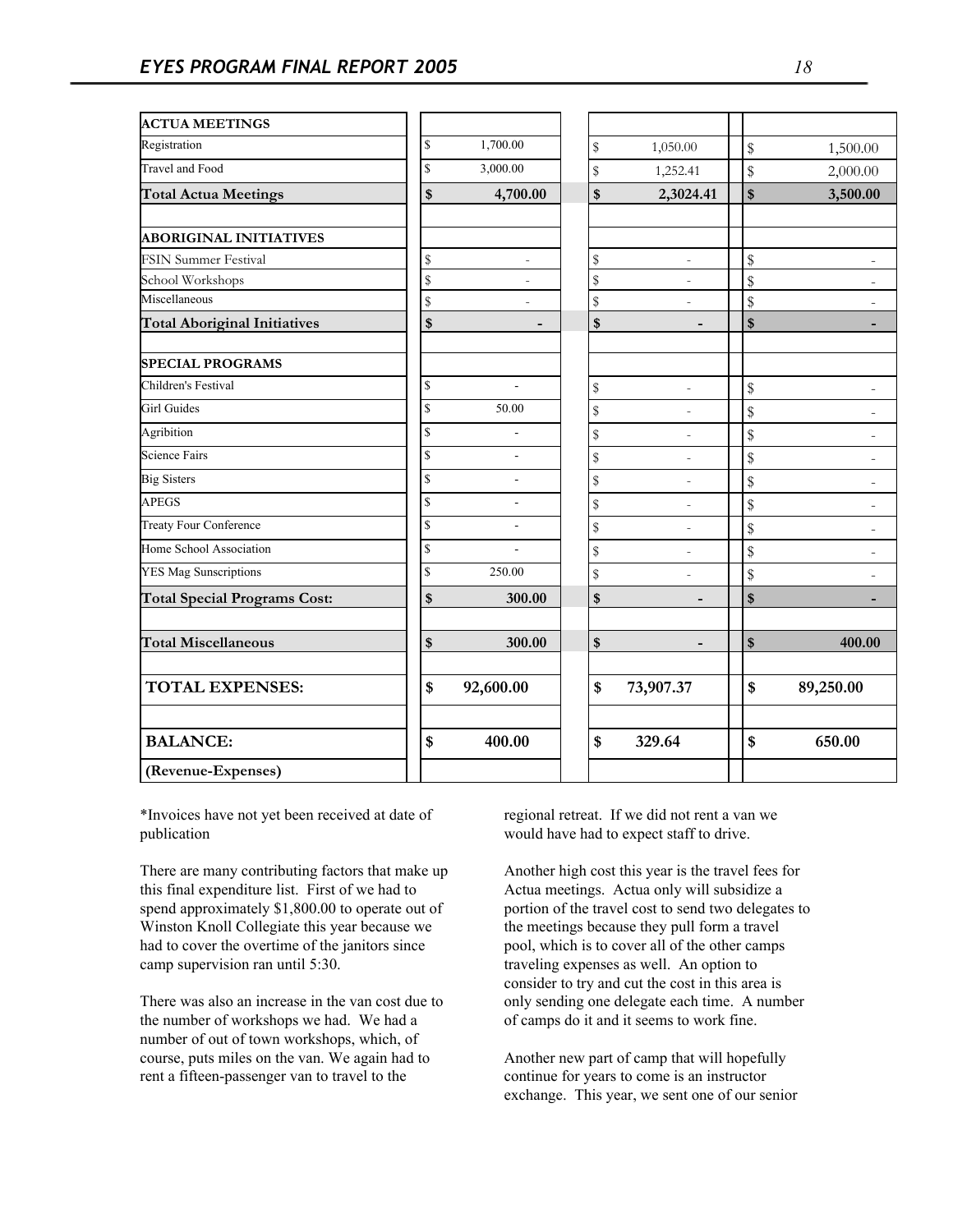staff members to Saskatoon and in return we received one of their staff members. There is a small cost associated with that. We covered the instructor's food, but he was on his own for transportation. In the future we might consider helping out a bit more with the cost if we want to do another instructor exchange.

We were able to stay under budget when it came to camp materials. This was due to the fact that we received a number of donations in terms of materials from Home Depot. We also had a number of projects that used the same materials each time because the kids did not take a lot of the projects home this time. This was because we wanted to get away from crafty projects.

We also were able to cut cost on our Friday lunches. This was because we did not have to purchase a beverage with our pizza since we got juice boxes donated from Pratts Wholesale and McCain Juice.

# **4. Functional &Operational Details**

## **4.1 Actua Membership**

The EYES Program became a full member of Actua in 1998. Actua provides training, resources and support to a national network of local organizations offering science and technology education programs. Actua Members reach over 225,000 youth per year. Please visit Actua on the web at www.actua.ca.

The EYES Director attends two annual meetings—one in January and one in June. Both were held in Ottawa this year. The Assistant Director usually accompanies the Director to the summer meetings in June.

The 2005 Actua Prairie Regional Retreat was held at Blue Mountain Resort near North Battleford. It was attended by EYES, Sci-Fi from Saskatoon, Discover E from Edmonton and Minds in Motion from Calgary. The retreat is a time for staff to get to know one another as well as get a feel for what our goals are in running an Actua camp.

Actua provides financial assistance to members through Member Funds. These funds are

available for camps to apply for in order to run specific initiatives. This year, EYES received funding for three specific initiatives:

- The One-Tonne Challenge Fund This fund supported the delivery of Climate Change education activities at camp. EYES received \$1000 from this fund.
- The National Girls Program This was a late thought for EYES and we received a total of \$800 to help assist us in launching our first ever girls club at camp.
- The National Bursary Program EYES received \$1600 from this fund which allowed 13 children to attend our camp with either full or partial assistance.

## **4.2 Marketing and Promotion**

This year EYES was very successful in marketing and promotion. Our primary method of promotion is through our in school workshops. To accompany our workshops this year we designed posters that we gave to each school we visited and asked them to hang in their hallways.

We were very fortunate to receive exposure from the media. For instance, we were on 'News at Noon' on CTV Television, as well as in the Regina Community Sun. We were also interviewed at the North American Solar Challenge by the Regina Leader-Post in which we made the front and ninth pages.

## **4.3 Registration and Scheduling**

Registration for the school workshops occurred on a first come, first served basis. Schools were able to telephone, mail, e-mail or fax registrations. There was often scheduling conflicts that arose because of the number of workshops we conducted this year. For future years, it is important to be firm yet fair with schools and do not reserve specific days for them.

Summer camp registration also occurred on a first come, first served basis. This year we did not require the use of wait lists as it was decided that a full camp could provide programming for 78 children and still maintain Actua ratios. The highest number of campers that we reached for a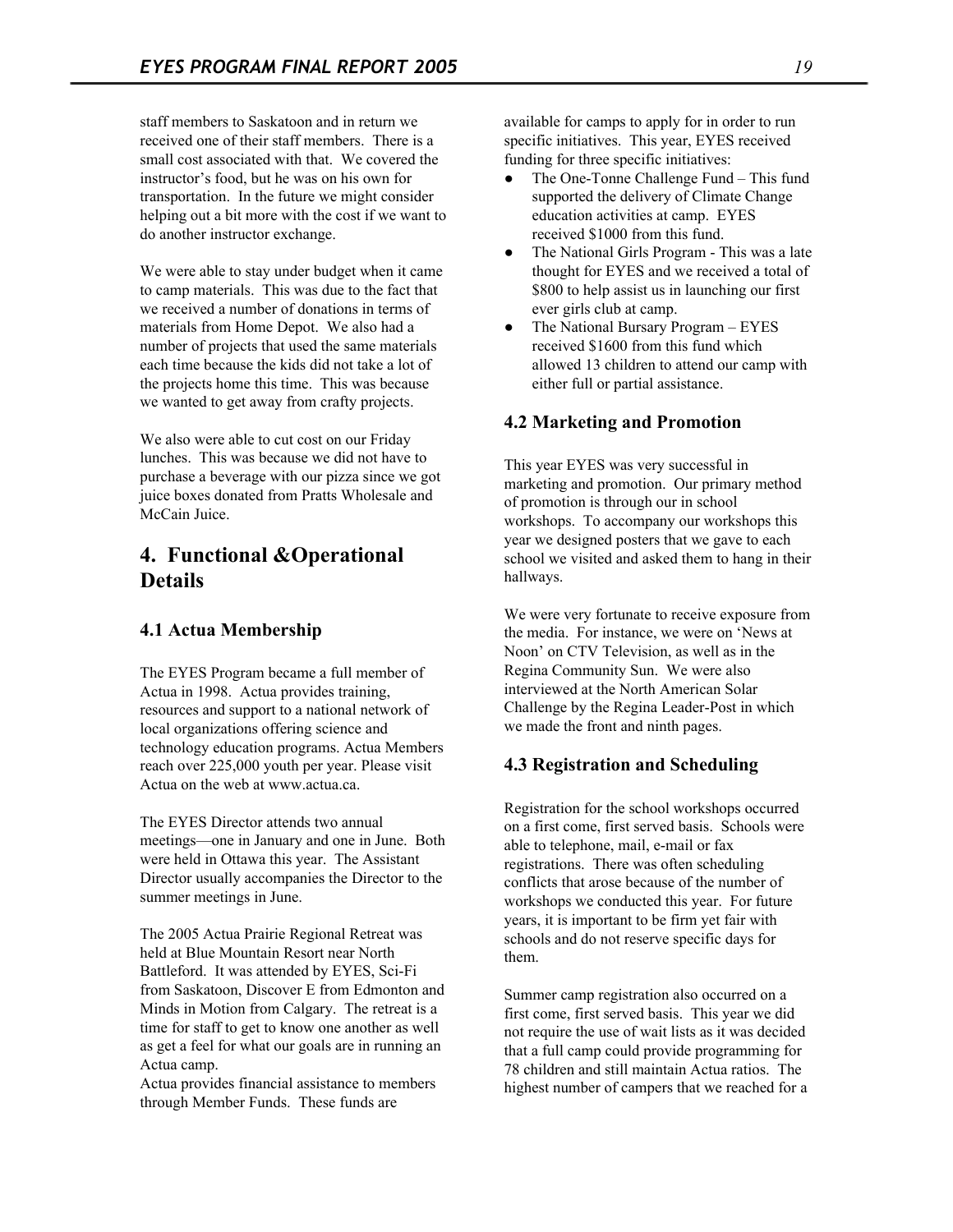camp week was 81. In this instance we only increased the oldest camp group's enrollment.

Bursary Applications were accepted with a deadline of June 20th. We had a number of applicants but due to the funding we offered 13 bursaries for a total of \$1652.50.

We did give out some bursary money to multiple members of one family but again it was based on financial need.

As before, the board reviewed all of our recommendations for our bursary applicants and agreed on the allocation of funds.

## **4.3 Sponsorship**

In order for EYES to operate, we rely on the generosity of both local and national sponsorship.

Actua contributed approximately \$5300.00 to the EYES Program in 2005. This is based on the funds received for the National Bursary Program, National Girls Program and the One-Tonne Challenge Initiative, as well as the cost of travel to and from the summer and winter meetings for one delegate. In addition to this direct funding, Actua provides several in-kind donations to our program including subsidized delegate fees for summer and winter meetings, national t-shirts for our staff and a wide variety of resources and day to day support.

The 2005 local sponsorship campaign was a collaborative effort between the program director and assistant director, with the majority of contacts falling to the director. Sponsorship packages were prepared and sent out to local businesses, crown corporations and engineering firms in early March.

| <b>2004 Local sponsors</b> | <b>Funding</b> |
|----------------------------|----------------|
| Regina Research Park       | \$2500         |
| Nexen                      | \$2500         |
| SaskFerco                  | \$2500         |
| SaskEnergy                 | \$2000         |
| SaskTel                    | \$2000         |
| Enbridge                   | \$1500         |
| SaskPower                  | \$1000         |

| University of Regina – Faculty of | \$700    |
|-----------------------------------|----------|
| Education                         |          |
| Regina Engineering Society        | \$500    |
| Labatt                            | \$500    |
| <b>APEGS</b>                      | \$500    |
| Consumers' Cooperative Refineries | \$50     |
| Fantasy Food Gala                 | \$2000   |
| <b>Total</b>                      | \$18,250 |

In March we participated in the Fantasy Food Gala at the Science Center. We provided volunteers to collect plates, glasses, garbage, deliver items to exhibitors, and help with parking and coat check. We had a great year for volunteers with approximately 20 past and current EYES employees, friends and family.

## **4.4 Physical Resources, Equipment and Facilities**

The EYES Program is located on the first floor of the Education Building at the University of Regina. The office also acts as our storage facility housing camp materials, computers, cameras and pretty much anything else that is essential for our program. The office is secured in a code lock, which gets changed each year.

It is very convenient when your office and operation hub is located at the same place as the camp. However that was not the case this year. Due to the 2005 Canada Summer Games, we had to relocate off-campus. We found our new home at Winston Knoll Collegiate in the northwest area of Regina. It was almost as if they designed Winston Knoll just for our needs. We were given access to one specific corner of the high school, which was sectioned off. In this area we had 6 classrooms, a science lab and a computer lab. We were also allowed to use the student's common area for lunch and activities.

We were still able to access audio-visual equipment through AV Services at the University of Regina.

A number of materials were borrowed from the Science Education department, such as microammeters, as well as some chemicals and a balance from the Department of Chemistry and Biochemistry and the Department of Biology.